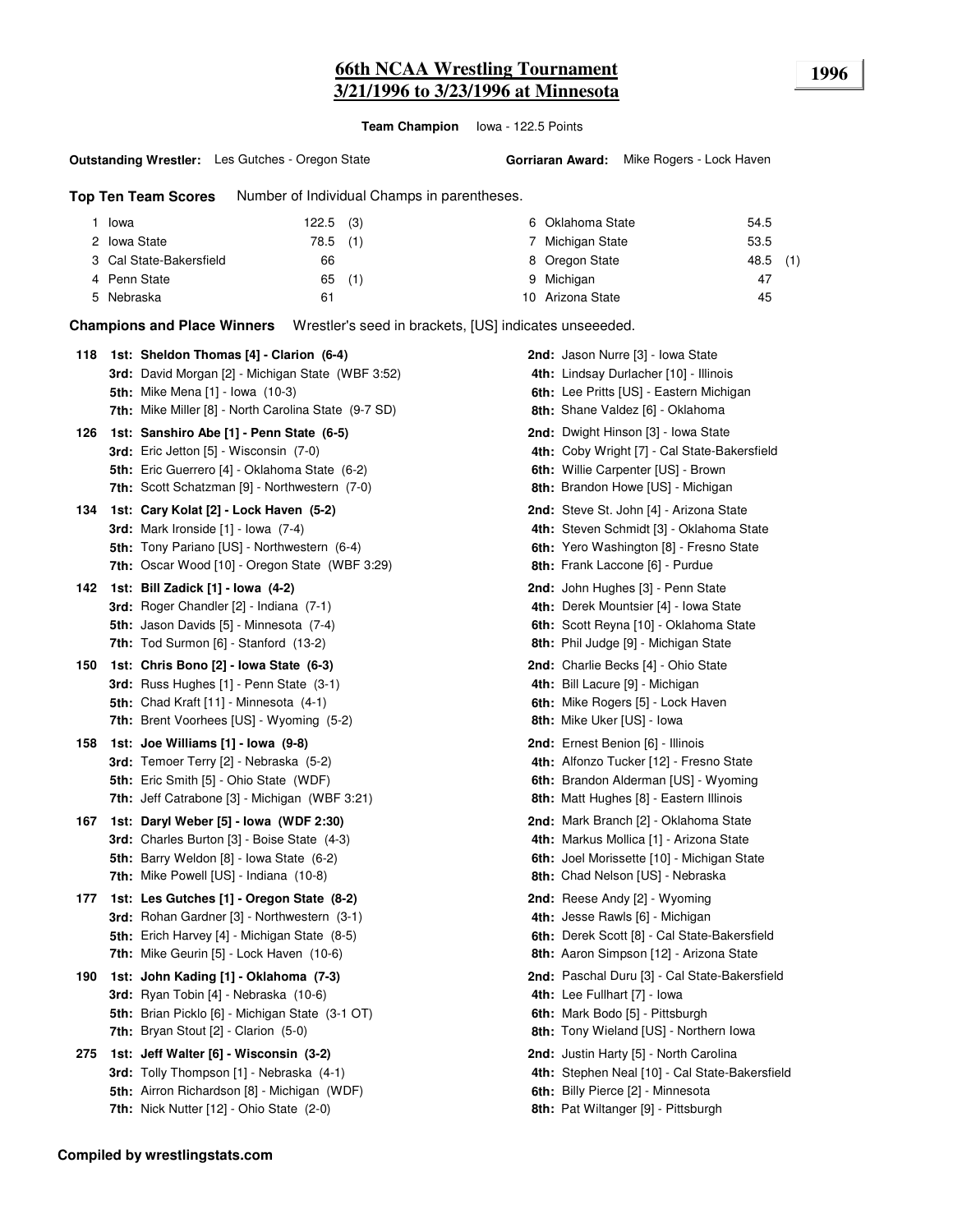| Mike Miller, North Carolina State [8]      | Mike Miller 14-4          |                       |                       |                    |
|--------------------------------------------|---------------------------|-----------------------|-----------------------|--------------------|
| Sean Shea, George Mason                    |                           | Mike Miller Fall 6:33 |                       |                    |
| Chad Billy, West Virginia [9]              | Chad Billy 3-2            |                       |                       | 118 Weight Class   |
| Tony Hairston, Appalachian State           |                           |                       |                       |                    |
| Jason Buce, Oregon State                   |                           |                       | Mike Mena 5-2         |                    |
| Sean Kim, Fresno State                     | Jason Buce 11-5           |                       |                       |                    |
| Mike Mena, Iowa [1]                        | Mike Mena Fall 2:30       | Mike Mena 7-3         |                       |                    |
| Frank Nocito, North Carolina               |                           |                       |                       |                    |
| Scott Murray, Northern Iowa [12]           |                           |                       |                       | Sheldon Thomas 6-4 |
| Jason Betz, Penn State                     | Jason Betz Fall 2:20      |                       |                       |                    |
| Kevin Roberts, Oregon [5]                  | Kevin Roberts 5-0         | Jason Betz 7-1        |                       |                    |
| Chris Madigan, East Stroudsburg            |                           |                       |                       |                    |
| John Carvalheira, Rider                    |                           |                       | Sheldon Thomas 11-1   |                    |
| Orlando DeCastroverde, Cal State-Fullerton | Orlando DeCastroverde 7-2 |                       |                       |                    |
| Sheldon Thomas, Clarion [4]                |                           | Sheldon Thomas 10-0   |                       |                    |
| Jason Wartinger, SUNY-Buffalo              | Sheldon Thomas 9-0        |                       |                       |                    |
| Brad Canoyer, Nebraska [7]                 |                           |                       |                       | Sheldon Thomas 6-4 |
| David Pena, Eastern Illinois               | David Pena 8-5            |                       |                       |                    |
| Lindsay Durlacher, Illinois [10]           |                           | Lindsay Durlacher 4-2 |                       |                    |
| Mike Kusick, Lock Haven                    | Lindsay Durlacher 7-3     |                       |                       |                    |
| Ben Hatta, Pennsylvania                    |                           |                       | Lindsay Durlacher 6-5 |                    |
| Lee Pritts, Eastern Michigan               | Lee Pritts 7-4            |                       |                       |                    |
| David Morgan, Michigan State [2]           |                           | David Morgan 15-2     |                       |                    |
| Derrick Henson, Howard                     | David Morgan Fall 6:18    |                       |                       |                    |
| Jason Nurre, Iowa State [3]                |                           |                       |                       | Jason Nurre 5-2    |
| Peter Poretta, Brown                       | Jason Nurre MT 24-6, 6:31 |                       |                       |                    |
| Mike Tuttle, Slippery Rock                 |                           | Jason Nurre 5-3       |                       |                    |
| Shawn Conyers, Ohio State                  | Shawn Conyers 12-2        |                       |                       |                    |
| Teague Moore, Oklahoma State [11]          |                           |                       | Jason Nurre 3-2       |                    |
| Chris Viola, Michigan                      | Teague Moore 6-3          |                       |                       |                    |
| Bye                                        |                           | Shane Valdez 2-1      |                       |                    |
| Shane Valdez, Oklahoma [6]                 | Shane Valdez              |                       |                       |                    |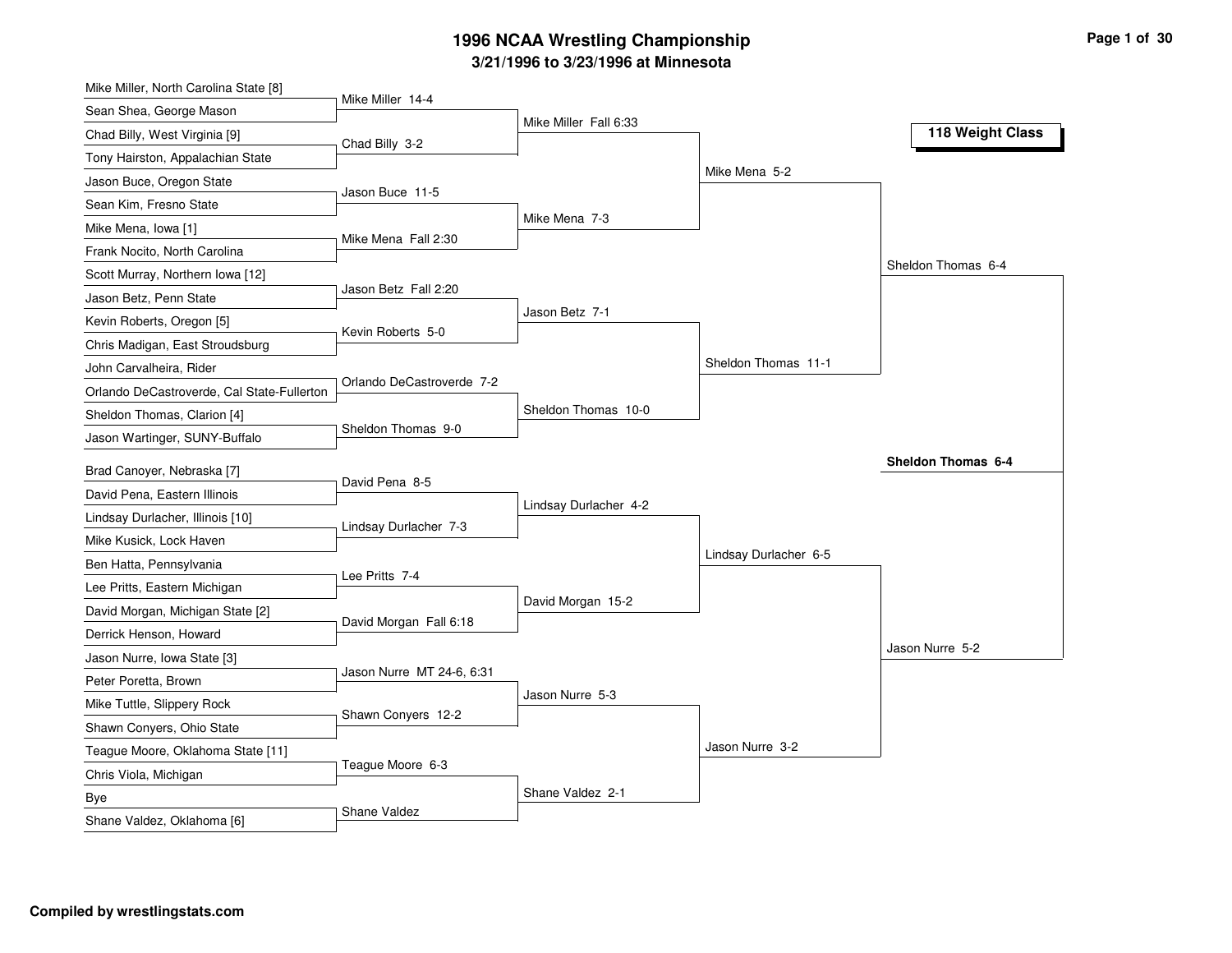| Bye                         |                              |                   |                              |             |                     |                                           |                                                         |
|-----------------------------|------------------------------|-------------------|------------------------------|-------------|---------------------|-------------------------------------------|---------------------------------------------------------|
| Viola, Michigan             | Viola                        |                   |                              |             |                     |                                           |                                                         |
|                             |                              | Roberts 10-3      |                              |             |                     | <b>118 Consolation Bracket</b>            |                                                         |
|                             | Roberts, Oregon              |                   |                              |             |                     |                                           |                                                         |
| Tuttle, Slippery Rock       |                              |                   | DeCastroverde 7-2            |             |                     |                                           |                                                         |
| Poretta, Brown              | Poretta Fall 1:59            |                   |                              | Morgan 14-4 |                     |                                           |                                                         |
|                             |                              | DeCastroverde 8-3 |                              |             |                     |                                           |                                                         |
|                             | DeCastroverde, Cal State-Ful |                   | Morgan, Michigan State       |             |                     |                                           |                                                         |
| Henson, Howard              | Henson 9-3                   |                   |                              |             | Morgan 9-4          |                                           |                                                         |
| Hatta, Pennsylvania         |                              |                   |                              |             |                     |                                           | Morgan 8-3                                              |
|                             |                              | Billy 5-1         |                              |             |                     |                                           |                                                         |
|                             | Billy, West Virginia         |                   | Buce Fall 2:43               |             | Mena, lowa          |                                           |                                                         |
| Kusick, Lock Haven          |                              |                   |                              |             |                     |                                           |                                                         |
| Canoyer, Nebraska           | Canoyer 6-4                  |                   |                              | Valdez 6-4  |                     |                                           |                                                         |
|                             |                              | Buce 8-7          |                              |             |                     |                                           | Third Place: David Morgan, Michigan State Fall 3:52     |
|                             | Buce, Oregon State           |                   | Valdez, Oklahoma             |             |                     | Fourth Place: Lindsay Durlacher, Illinois |                                                         |
| Wartinger, SUNY-Buffalo     |                              |                   |                              |             |                     |                                           |                                                         |
| Carvalheira, Rider          | Wartinger 12-2               |                   |                              |             |                     | Fifth Place: Mike Mena, Iowa 10-3         |                                                         |
|                             |                              | Conyers 5-3       |                              |             |                     | Sixth Place: Lee Pritts, Eastern Michigan |                                                         |
|                             | Conyers, Ohio State          |                   |                              |             |                     |                                           | Seventh Place: Mike Miller, North Carolina State 9-7 OT |
| Madigan, East Stroudsburg   |                              |                   | Murray 3-1                   |             |                     | Eighth Place: Shane Valdez, Oklahoma      |                                                         |
| Murray, Northern Iowa       | Murray 8-3                   |                   |                              | Miller 5-2  |                     |                                           |                                                         |
|                             |                              | Murray 13-8       |                              |             |                     |                                           |                                                         |
|                             | Moore, Oklahoma State        |                   | Miller, North Carolina State |             |                     |                                           |                                                         |
| Nocito, North Carolina      |                              |                   |                              |             | Pritts 3-1          |                                           |                                                         |
| Kim, Fresno State           | Kim 18-11                    |                   |                              |             |                     |                                           | Durlacher 6-5                                           |
|                             |                              | Pena 3-0          |                              |             |                     |                                           |                                                         |
|                             | Pena, Eastern Illinois       |                   |                              |             | Durlacher, Illinois |                                           |                                                         |
| Hairston, Appalachian State |                              |                   | Pritts 4-3                   |             |                     |                                           |                                                         |
| Shea, George Mason          | Hairston 10-8                |                   |                              | Pritts 3-2  |                     |                                           |                                                         |
|                             |                              | Pritts FFT        |                              |             |                     |                                           |                                                         |
|                             | Pritts, Eastern Michigan     |                   | Betz, Penn State             |             |                     |                                           |                                                         |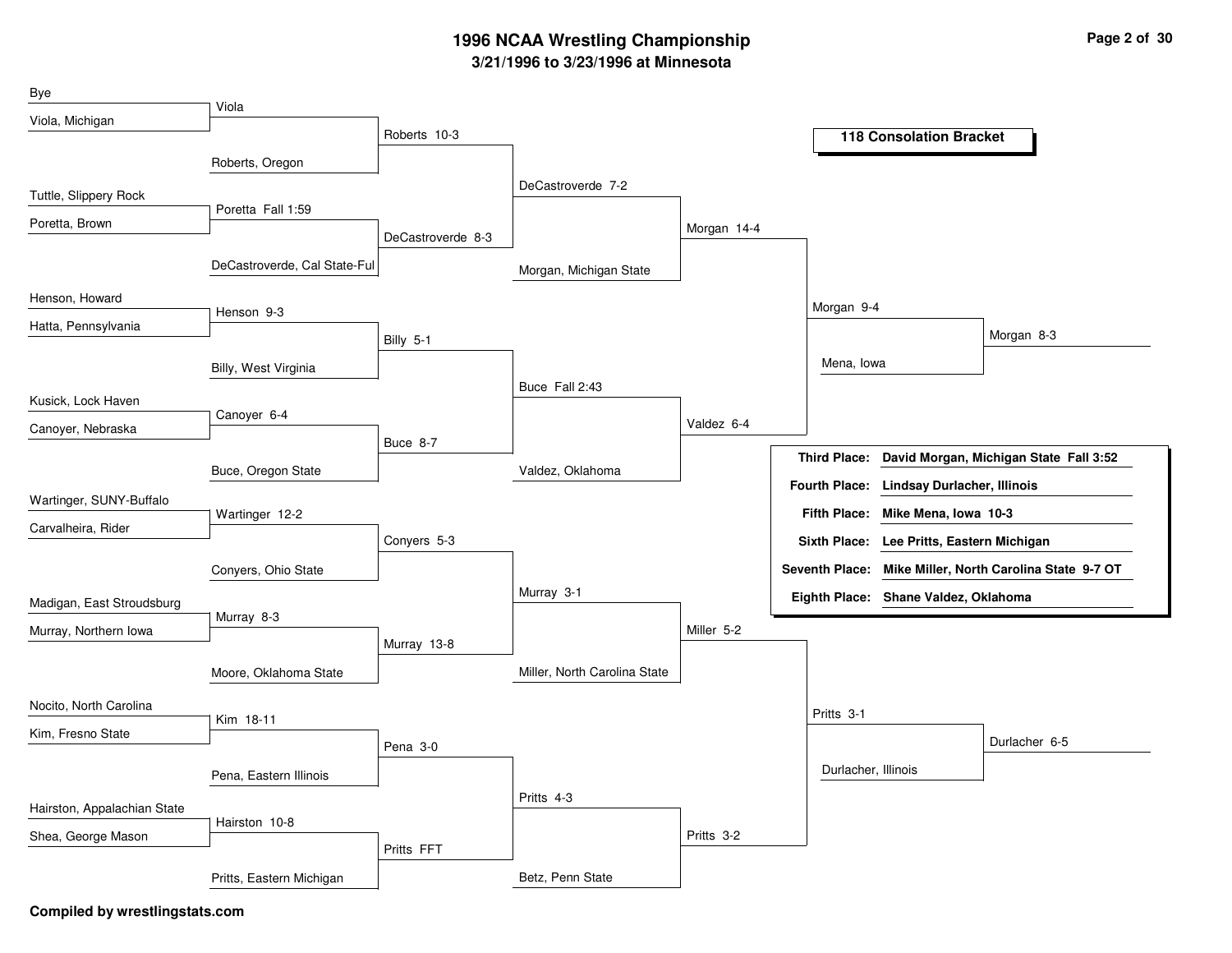**No Pigtails Bouts for 118 Weight Class**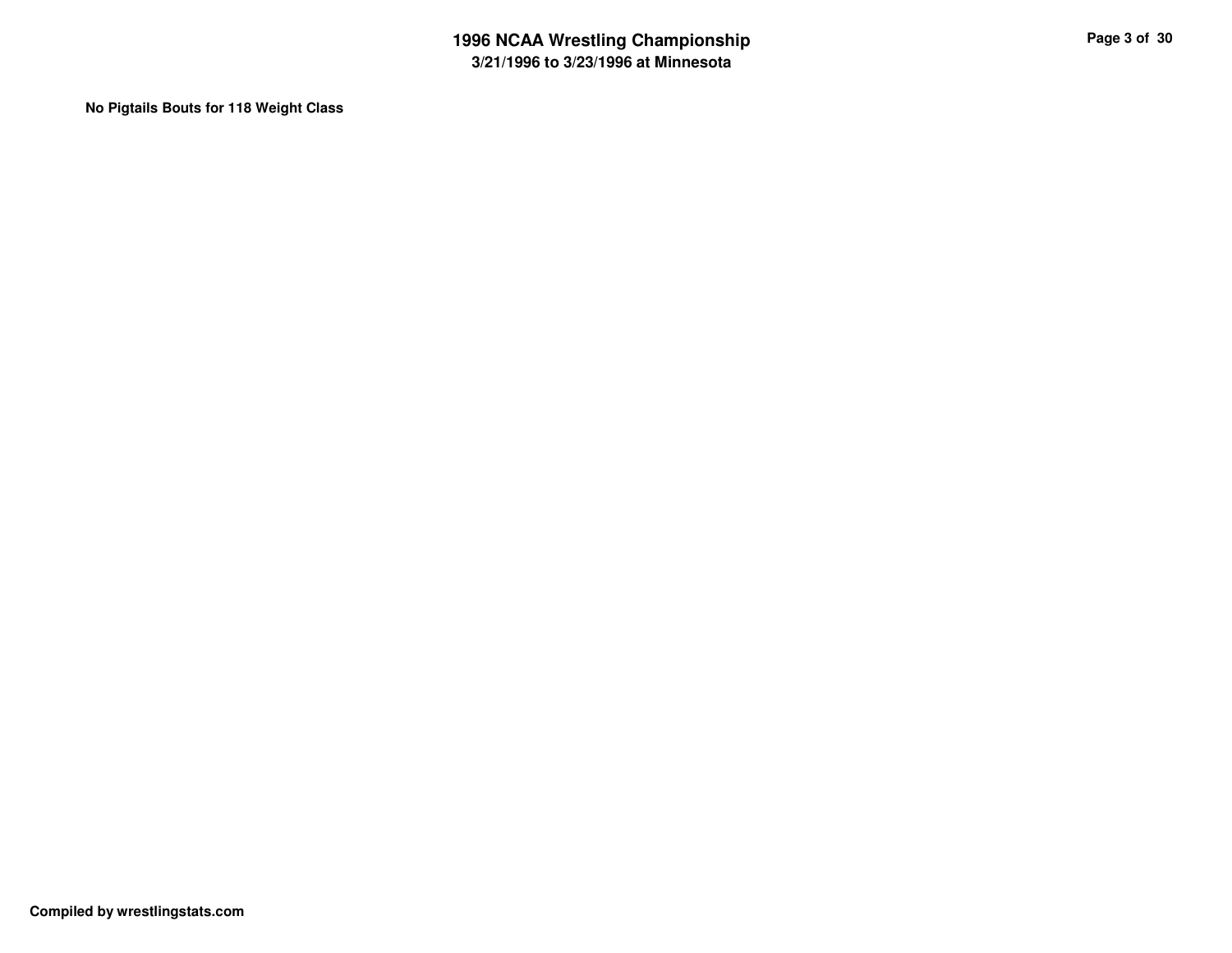| Terry Showalter, Lock Haven              |                        |                            |                       |                   |
|------------------------------------------|------------------------|----------------------------|-----------------------|-------------------|
| John Kelly, Brigham Young                | Terry Showalter 6-2    |                            |                       |                   |
| Sanshiro Abe, Penn State [1]             | Sanshiro Abe Fall 4:46 | Sanshiro Abe MT 18-3, 6:24 |                       | 126 Weight Class  |
| John Taylor, Oregon                      |                        |                            |                       |                   |
| Scott Schatzman, Northwestern [9]        |                        |                            | Sanshiro Abe 10-4     |                   |
| Doug Detrick, James Madison              | Scott Schatzman 8-5    |                            |                       |                   |
| Chris Marshall, Clarion [8]              |                        | Scott Schatzman 8-0        |                       |                   |
| Brandon Howe, Michigan                   | Brandon Howe Fall 1:59 |                            |                       |                   |
| Willie Carpenter, Brown                  |                        |                            |                       | Sanshiro Abe 6-4  |
| David Barden, Tennessee-Chattanooga [12] | Willie Carpenter 4-3   |                            |                       |                   |
| Eric Jetton, Wisconsin [5]               |                        | Eric Jetton 10-7           |                       |                   |
| Anthony Sorantino, North Carolina State  | Eric Jetton Fall 5:11  |                            |                       |                   |
| Dock Kelly, North Carolina-Greensboro    |                        |                            | Eric Jetton 8-3       |                   |
| Eric Guerrero, Oklahoma State [4]        | Eric Guerrero 8-0      |                            |                       |                   |
| Brian Eveleth, Pennsylvania              |                        | Eric Guerrero 8-5          |                       |                   |
| Matt Roth, Virginia                      | Brian Eveleth 9-1      |                            |                       |                   |
| Erick Shaw, Old Dominion                 |                        |                            |                       | Sanshiro Abe 6-5  |
| Coby Wright, Cal State-Bakersfield [7]   | Coby Wright 5-3        |                            |                       |                   |
| Jason LaMotta, North Carolina            |                        | Coby Wright 9-4            |                       |                   |
| Tom Hickenlooper, Wyoming [10]           | Tom Hickenlooper 6-1   |                            |                       |                   |
| Shawn Ford, Arizona State                |                        |                            | Coby Wright Fall 2:19 |                   |
| Dustin Denunzio, Harvard                 | Shawn Ford 5-3         |                            |                       |                   |
| Jeff McGinness, Iowa [2]                 |                        | Shawn Ford 6-4             |                       |                   |
| Jake Whisenhunt, Oregon State            | Jeff McGinness 6-0     |                            |                       |                   |
| Jason Kutz, Lehigh [6]                   |                        |                            |                       | Dwight Hinson 5-3 |
| Matt Turnbow, Eastern Michigan           | Jason Kutz 12-8        |                            |                       |                   |
| Randy Dischner, Duquesne                 |                        | Brian Bolton 10-7          |                       |                   |
| Brian Bolton, Michigan State [11]        | Brian Bolton 4-1       |                            |                       |                   |
| Dwight Hinson, Iowa State [3]            |                        |                            | Dwight Hinson 4-3     |                   |
| Ryan Kutz, Northern Iowa                 | Dwight Hinson 9-4      |                            |                       |                   |
|                                          |                        |                            |                       |                   |
| Alfredo Varela, Oklahoma                 |                        | Dwight Hinson 3-2          |                       |                   |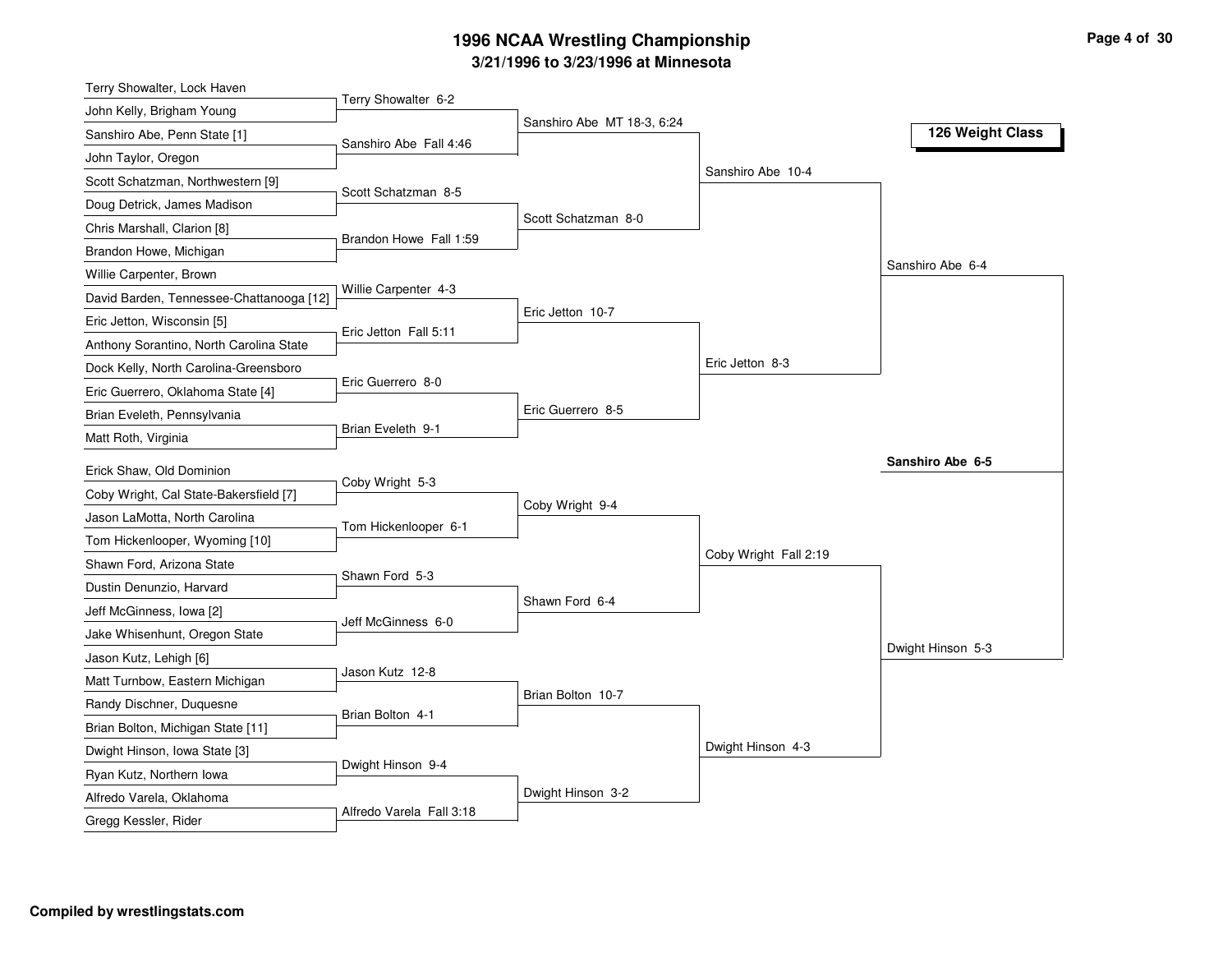| Kessler, Rider                  |                       |                 |                          |                     |                      |                                         |                                                  |
|---------------------------------|-----------------------|-----------------|--------------------------|---------------------|----------------------|-----------------------------------------|--------------------------------------------------|
| Kutz, Northern Iowa             | Kessler 17-6          |                 |                          |                     |                      |                                         |                                                  |
|                                 |                       | Carpenter 7-4   |                          |                     |                      | <b>126 Consolation Bracket</b>          |                                                  |
|                                 | Carpenter, Brown      |                 |                          |                     |                      |                                         |                                                  |
| Zinkin, Fresno State            |                       |                 | Carpenter Fall 1:18      |                     |                      |                                         |                                                  |
| Turnbow, Eastern Michigan       | Zinkin 9-4            |                 |                          | Carpenter Fall 2:43 |                      |                                         |                                                  |
|                                 |                       | Zinkin 7-4      |                          |                     |                      |                                         |                                                  |
|                                 | Eveleth, Pennsylvania |                 | Ford, Arizona State      |                     |                      |                                         |                                                  |
| Whisenhunt, Oregon State        |                       |                 |                          |                     | Carpenter 3-2        |                                         |                                                  |
| Denunzio, Harvard               | Whisenhunt Fall 4:21  |                 |                          |                     |                      |                                         |                                                  |
|                                 |                       | Whisenhunt 10-4 |                          |                     |                      |                                         | Jetton 4-0                                       |
|                                 | Showalter, Lock Haven |                 |                          |                     | Jetton, Wisconsin    |                                         |                                                  |
| LaMotta, North Carolina         |                       |                 | Howe 9-3                 |                     |                      |                                         |                                                  |
| Shaw, Old Dominion              | LaMotta 7-4           |                 |                          | Howe 8-7            |                      |                                         |                                                  |
|                                 |                       | Howe 3-2        |                          |                     |                      | Third Place: Eric Jetton, Wisconsin 7-0 |                                                  |
|                                 | Howe, Michigan        |                 | Bolton, Michigan State   |                     |                      |                                         |                                                  |
| Tullo, Bloomsburg               |                       |                 |                          |                     | <b>Fourth Place:</b> |                                         | Coby Wright, Cal State-Bakersfield               |
| Kelly, North Carolina-Greensbor | Kelly 10-9            |                 |                          |                     |                      |                                         | Fifth Place: Eric Guerrero, Oklahoma State 6-2   |
|                                 |                       | Kutz FFT        |                          |                     |                      | Sixth Place: Willie Carpenter, Brown    |                                                  |
|                                 | Kutz, Lehigh          |                 |                          |                     |                      |                                         | Seventh Place: Scott Schatzman, Northwestern 5-0 |
| Sorantino, North Carolina State |                       |                 | Barden 6-4               |                     |                      | Eighth Place: Brandon Howe, Michigan    |                                                  |
| Barden, Tennessee-Chattanoog    | Barden 6-2            |                 |                          | Schatzman 6-5       |                      |                                         |                                                  |
|                                 |                       | Barden 5-3      |                          |                     |                      |                                         |                                                  |
|                                 | Varela, Oklahoma      |                 | Schatzman, Northwestern  |                     |                      |                                         |                                                  |
| Marshall, Clarion               |                       |                 |                          |                     |                      |                                         |                                                  |
| Detrick, James Madison          | Marshall 4-1          |                 |                          |                     | Guerrero 4-1         |                                         |                                                  |
|                                 |                       | Marshall 14-6   |                          |                     |                      |                                         | Wright 7-5                                       |
|                                 | Hickenlooper, Wyoming |                 |                          |                     |                      | Wright, Cal State-Bakersfiel            |                                                  |
| Taylor, Oregon                  |                       |                 | McGinness 8-2            |                     |                      |                                         |                                                  |
|                                 | Kelly 6-1             |                 |                          |                     |                      |                                         |                                                  |
| Kelly, Brigham Young            |                       | McGinness 8-4   |                          | Guerrero 5-1        |                      |                                         |                                                  |
|                                 | McGinness, Iowa       |                 | Guerrero, Oklahoma State |                     |                      |                                         |                                                  |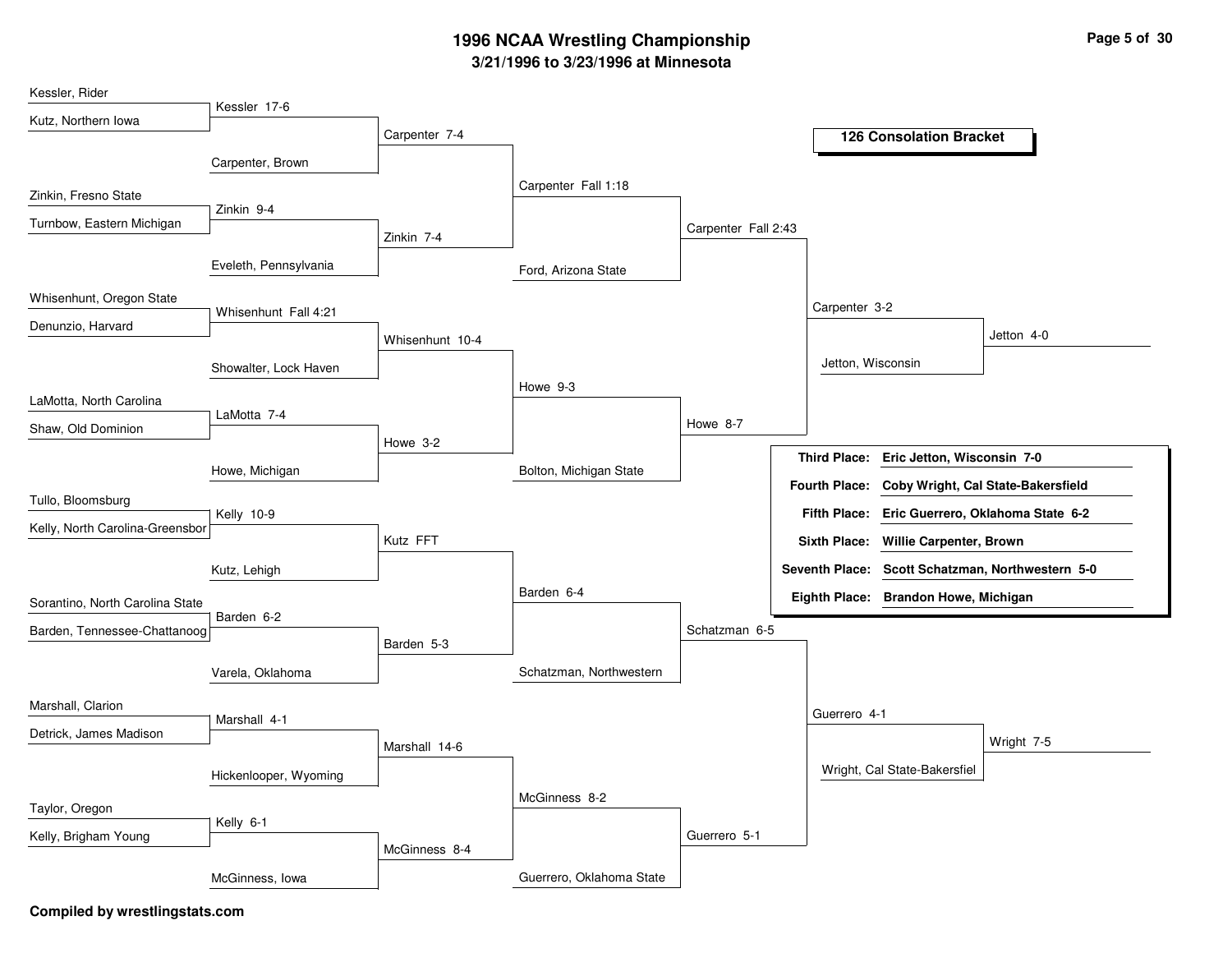| <b>Championship Pigtail Bouts for 126</b>                              |                      |
|------------------------------------------------------------------------|----------------------|
| Erick Shaw - Old Dominion                                              | Shaw 9-0             |
| Brett Tullo - Bloomsburg                                               |                      |
| Jason Kutz - Lehigh                                                    |                      |
| Jeramie Welder - Nebraska                                              | Kutz Fall 2:36       |
| Willie Carpenter - Brown                                               |                      |
| Jason Hernandez - Boston University                                    | Carpenter 5-3        |
| Terry Showalter - Lock Haven                                           |                      |
| Aaron Mickiewicz - Virginia Military                                   | Showalter 9-2        |
| Scott Schatzman - Northwestern                                         |                      |
| Nick Zinkin - Fresno State                                             | Schatzman 9-0        |
| <b>Consolation Pigtail Bouts for 126</b><br>Nick Zinkin - Fresno State | Zinkin 15-4          |
| Randy Dischner - Duquesne                                              |                      |
| Jake Whisenhunt - Oregon State<br>Jason Hernandez - Boston University  | Whisenhunt Fall 0:43 |
| Gregg Kessler - Rider                                                  | Kessler 5-3          |
| Aaron Mickiewicz - Virginia Military                                   |                      |
| Brett Tullo - Bloomsburg                                               |                      |
| Matt Roth - Virginia                                                   | Tullo 5-2            |
| Chris Marshall - Clarion                                               |                      |
| Jeramie Welder - Nebraska                                              | Marshall 10-3        |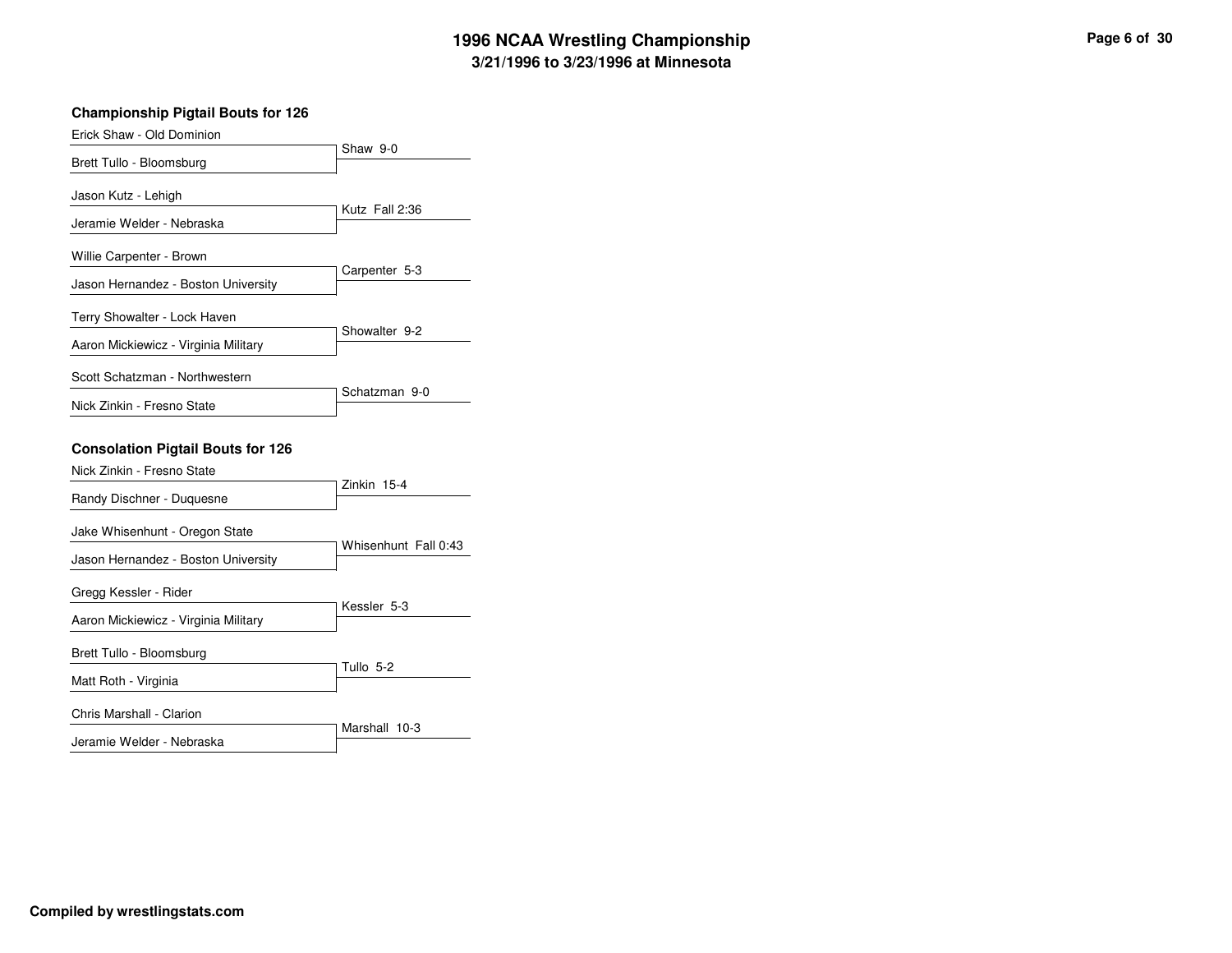| Mark Ironside, Iowa [1]              |                              |                         |                         |                       |
|--------------------------------------|------------------------------|-------------------------|-------------------------|-----------------------|
| Jason Solomon, Northern Illinois     | Mark Ironside MT 20-5, 6:45  |                         |                         |                       |
| Jeremy Ensrud, Oregon                | Ed Schillig Fall 6:00        | Mark Ironside Fall 4:27 |                         | 134 Weight Class      |
| Ed Schillig, Ohio University         |                              |                         |                         |                       |
| Yero Washington, Fresno State [8]    |                              |                         | Mark Ironside Fall 4:55 |                       |
| Mark Beebe, Wisconsin                | Yero Washington 5-3          |                         |                         |                       |
| Emilio Nardone, Seton Hall [9]       |                              | Yero Washington 4-3     |                         |                       |
| Jimmy Aguirre, Stanford              | Jimmy Aguirre 7-1            |                         |                         |                       |
| Steve St. John, Arizona State [4]    |                              |                         |                         | Steve St. John 6-4 OT |
| Joel Friedman, Harvard               | Steve St. John 11-4          |                         |                         |                       |
| Tony Pariano, Northwestern           | Tony Pariano 5-4             | Steve St. John 5-2      |                         |                       |
| Whitey Chlebove, West Virginia       |                              |                         |                         |                       |
| Mike Buccigrossi, Slippery Rock      |                              |                         | Steve St. John 3-2      |                       |
| Biff Walizer, Penn State [12]        | Biff Walizer 9-3             |                         |                         |                       |
| Tony DeAnda, Nebraska [5]            |                              | Brian Singleton 8-4     |                         |                       |
| Brian Singleton, Kent State          | Brian Singleton 12-5         |                         |                         |                       |
| Mike Mendoza, Cal State-Bakersfield  |                              |                         |                         | Cary Kolat 5-2        |
| Trevor Elliott, Indiana              | Trevor Elliott 6-4           |                         |                         |                       |
| Mark Piotrowsky, Pennsylvania        |                              | Cary Kolat 12-1         |                         |                       |
| Cary Kolat, Lock Haven [2]           | Cary Kolat 12-3              |                         |                         |                       |
| Oscar Wood, Oregon State [10]        |                              |                         | Cary Kolat 5-2          |                       |
| Ryan Nunamaker, North Carolina State | Oscar Wood 7-3               |                         |                         |                       |
| Doug Batey, James Madison            |                              | Carl Keske 15-7         |                         |                       |
| Carl Keske, Cornell [7]              | Carl Keske 8-6               |                         |                         |                       |
| James Guzzio, Maryland [11]          |                              |                         |                         | Cary Kolat 11-6       |
| Adam Mickiewicz, Virginia Military   | James Guzzio 4-1             |                         |                         |                       |
| Jason Nase, Rider                    |                              | Frank Laccone 7-5       |                         |                       |
| Frank Laccone, Purdue [6]            | Frank Laccone Fall 3:49      |                         |                         |                       |
| Khalil Abdul-Malik, North Carolina   |                              |                         | Steven Schmidt 10-5 OT  |                       |
| Ron Emery, Missouri                  | Khalil Abdul-Malik Fall 2:27 |                         |                         |                       |
| Jed Kramer, Michigan State           |                              | Steven Schmidt 12-4     |                         |                       |
|                                      |                              |                         |                         |                       |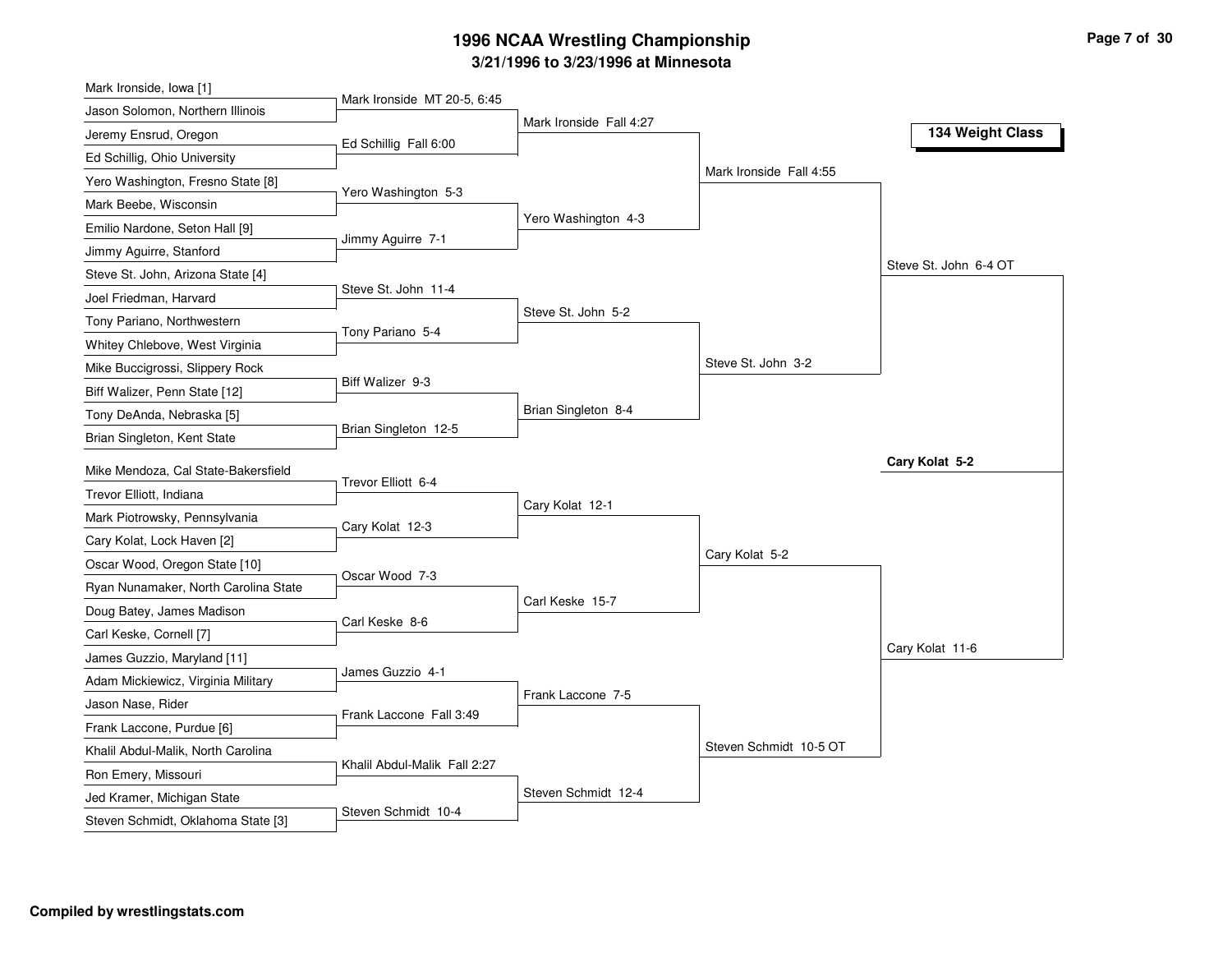| Kramer, Michigan State         | Kramer 10-1                 |                   |                          |                |                      |                                     |                                                   |
|--------------------------------|-----------------------------|-------------------|--------------------------|----------------|----------------------|-------------------------------------|---------------------------------------------------|
| Emery, Missouri                |                             |                   |                          |                |                      |                                     |                                                   |
|                                |                             | Pariano 5-3       |                          |                |                      | <b>134 Consolation Bracket</b>      |                                                   |
|                                | Pariano, Northwestern       |                   |                          |                |                      |                                     |                                                   |
| Nase, Rider                    |                             |                   | Pariano 3-1 OT           |                |                      |                                     |                                                   |
|                                | Nase 5-3                    |                   |                          |                |                      |                                     |                                                   |
| Mickiewicz, Virginia Military  |                             | Walizer Fall 3:36 |                          | Pariano 7-5 OT |                      |                                     |                                                   |
|                                | Walizer, Penn State         |                   | Keske, Cornell           |                |                      |                                     |                                                   |
| Batey, James Madison           |                             |                   |                          |                | Pariano 1-1 TB       |                                     |                                                   |
| Nunamaker, North Carolina Stat | Nunamaker 7-4               |                   |                          |                |                      |                                     |                                                   |
|                                |                             | Schillig 5-3      |                          |                |                      |                                     | Ironside 3-0                                      |
|                                | Schillig, Ohio University   |                   |                          |                | Ironside, Iowa       |                                     |                                                   |
| Piotrowsky, Pennsylvania       |                             |                   | Aguirre 14-1             |                |                      |                                     |                                                   |
|                                | Mendoza 3-1 OT              |                   |                          | Laccone 3-2    |                      |                                     |                                                   |
| Mendoza, Cal State-Bakersfield |                             | Aguirre 5-2       |                          |                |                      |                                     |                                                   |
|                                | Aguirre, Stanford           |                   | Laccone, Purdue          |                | <b>Third Place:</b>  | Mark Ironside, Iowa 7-4             |                                                   |
|                                |                             |                   |                          |                | <b>Fourth Place:</b> | Steven Schmidt, Oklahoma State      |                                                   |
| DeAnda, Nebraska               | DeAnda 9-7                  |                   |                          |                | <b>Fifth Place:</b>  | Tony Pariano, Northwestern 6-4      |                                                   |
| Buccigrossi, Slippery Rock     |                             | DeAnda Fall 3:45  |                          |                | <b>Sixth Place:</b>  | Yero Washington, Fresno State       |                                                   |
|                                | Guzzio, Maryland            |                   |                          |                |                      |                                     | Seventh Place: Oscar Wood, Oregon State Fall 3:29 |
| Chlebove, West Virginia        |                             |                   | Chlebove 5-2             |                |                      | Eighth Place: Frank Laccone, Purdue |                                                   |
| Friedman, Harvard              | Chlebove 10-1               |                   |                          | Washington 7-4 |                      |                                     |                                                   |
|                                |                             | Chlebove 8-6 OT   |                          |                |                      |                                     |                                                   |
|                                | Abdul-Malik, North Carolina |                   | Washington, Fresno State |                |                      |                                     |                                                   |
| Nardone, Seton Hall            |                             |                   |                          |                | Washington 7-5       |                                     |                                                   |
| Beebe, Wisconsin               | Nardone 7-4                 |                   |                          |                |                      |                                     |                                                   |
|                                |                             | Nardone 7-3       |                          |                |                      |                                     | Schmidt 8-0                                       |
|                                | Elliott, Indiana            |                   |                          |                |                      | Schmidt, Oklahoma State             |                                                   |
| Ensrud, Oregon                 |                             |                   | Wood 10-6                |                |                      |                                     |                                                   |
|                                | Ensrud 5-4                  |                   |                          |                |                      |                                     |                                                   |
| Solomon, Northern Illinois     |                             | Wood Fall 1:08    |                          | Wood 1-1 TB    |                      |                                     |                                                   |
|                                | Wood, Oregon State          |                   | Singleton, Kent State    |                |                      |                                     |                                                   |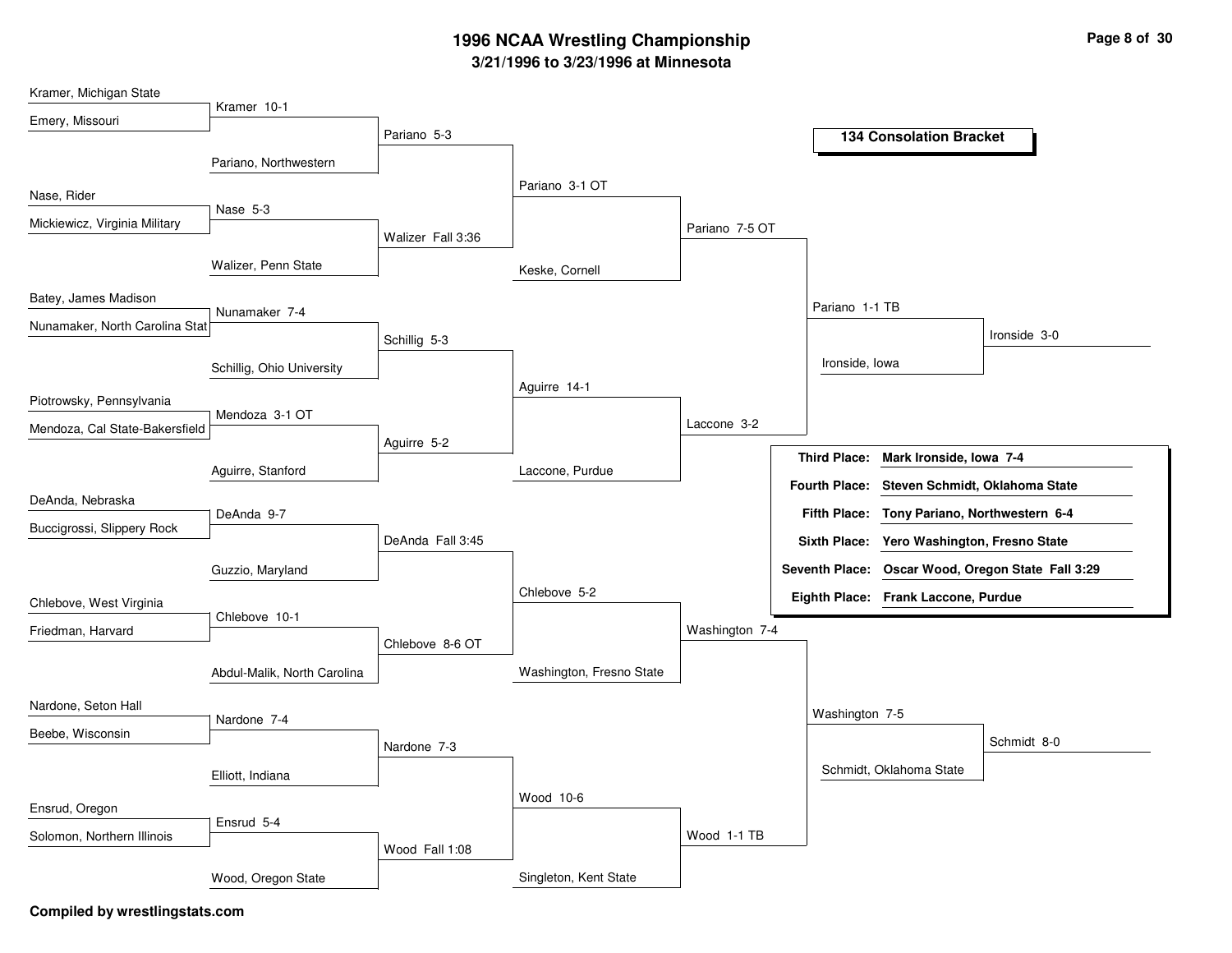**No Pigtails Bouts for 134 Weight Class**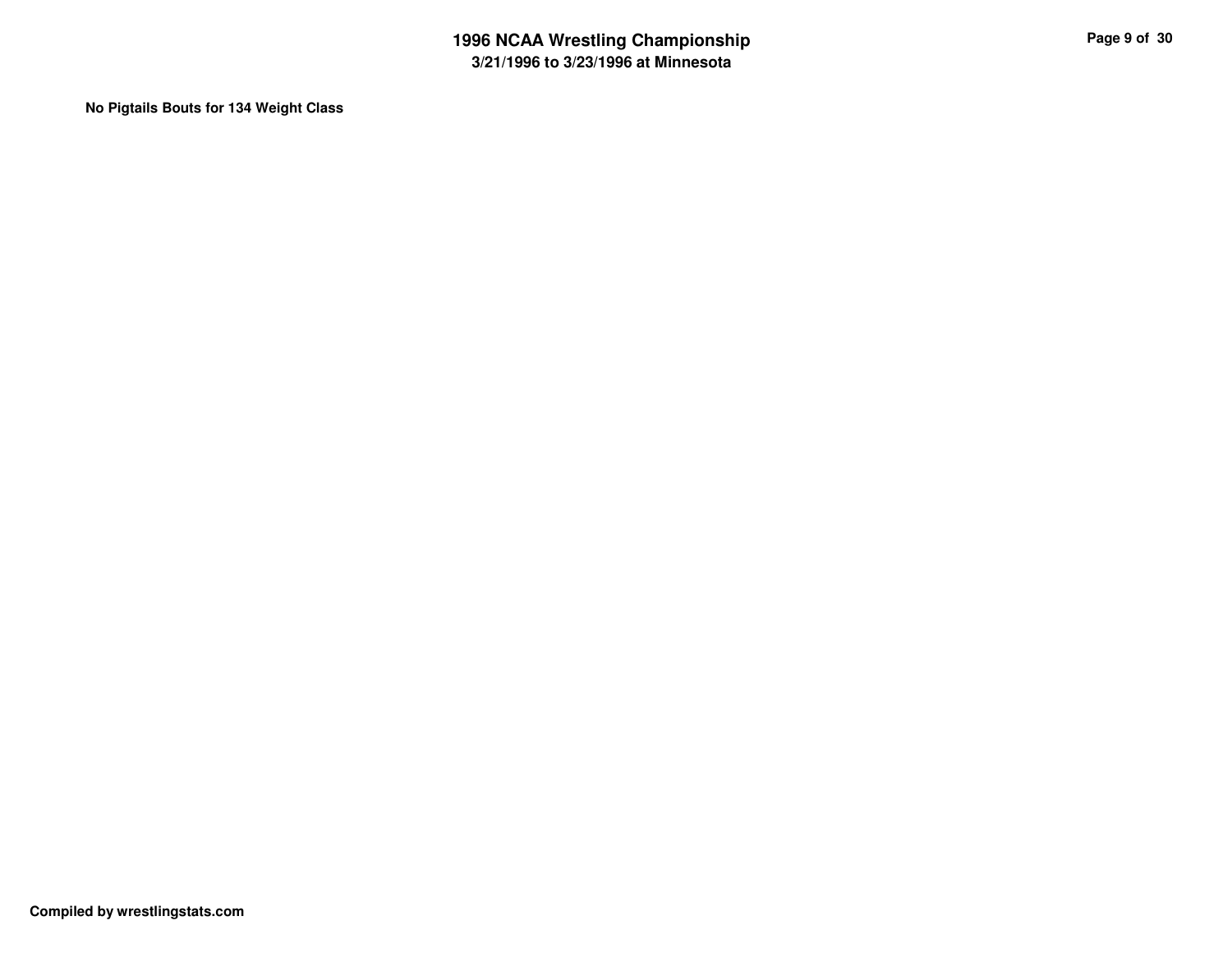| Jason Ramstetter, Cal State-Bakersfield                      |                           |                      |                   |                        |
|--------------------------------------------------------------|---------------------------|----------------------|-------------------|------------------------|
| Pat Coyle, James Madison                                     | Jason Ramstetter 13-6     |                      |                   |                        |
| Jason Foresman, Virginia Military                            | Bill Zadick MT 24-9, 7:00 | Bill Zadick 10-6     |                   | 142 Weight Class       |
| Bill Zadick, Iowa [1]                                        |                           |                      |                   |                        |
| Dustin Young, Boise State                                    |                           |                      | Bill Zadick 18-8  |                        |
| Phil Judge, Michigan State [9]                               | Phil Judge 13-8           |                      |                   |                        |
| Dave Leonardis, North Carolina [8]                           |                           | Phil Judge 8-5       |                   |                        |
| Eric McKay, Slippery Rock                                    | Dave Leonardis 9-3        |                      |                   |                        |
| Dusty Morris, Nebraska                                       |                           |                      |                   | Bill Zadick 7-3        |
| Bobby Bellamy, Cal Poly-SLO                                  | Dusty Morris 5-3          |                      |                   |                        |
| Darryl Christian, Cal State-Fullerton                        |                           | Derek Mountsier 10-1 |                   |                        |
| Derek Mountsier, Iowa State [4]                              | Derek Mountsier Fall 4:50 |                      |                   |                        |
| Alex Coriano, Purdue                                         |                           |                      | Jason Davids 10-4 |                        |
| Brett Matter, Pennsylvania [12]                              | Alex Coriano 6-5          |                      |                   |                        |
| Jason Davids, Minnesota [5]                                  |                           | Jason Davids 13-5    |                   |                        |
| Troy Charney, North Carolina State                           | Jason Davids 13-7         |                      |                   |                        |
| Roger Chandler, Indiana [2]                                  |                           |                      |                   | <b>Bill Zadick 4-2</b> |
| Kyle Bentley, Kent State                                     | Roger Chandler 9-4        |                      |                   |                        |
| Casey Cunningham, Central Michigan                           |                           | Roger Chandler 10-2  |                   |                        |
| Chris Ayres, Lehigh                                          | Casey Cunningham 7-5 OT   |                      |                   |                        |
| Scott Reyna, Oklahoma State [10]                             |                           |                      | Scott Reyna 7-5   |                        |
|                                                              | Scott Reyna 21-10         |                      |                   |                        |
| Shane Mack, Maryland                                         |                           | Scott Reyna 7-4      |                   |                        |
| Jeff Fazio, Bucknell<br>J.J. Fasnacht, Pittsburgh [7]        | J.J. Fasnacht 17-6        |                      |                   |                        |
|                                                              |                           |                      |                   | John Hughes 3-1        |
| Dorian Hager, West Virginia [11]                             | Dorian Hager 11-8         |                      |                   |                        |
| Joe Calhoun, Ohio University                                 |                           | Tod Surmon 6-5       |                   |                        |
| Jon Vaughn, Illinois                                         | Tod Surmon Fall 6:18      |                      |                   |                        |
| Tod Surmon, Stanford [6]                                     |                           |                      | John Hughes 5-4   |                        |
| Steve Feckanin, Edinboro                                     | Steve Feckanin 6-5        |                      |                   |                        |
| Brad Fenske, Army                                            |                           | John Hughes 1-1 TB   |                   |                        |
| Gary Sanderson, Brigham Young<br>John Hughes, Penn State [3] | John Hughes 5-2           |                      |                   |                        |
|                                                              |                           |                      |                   |                        |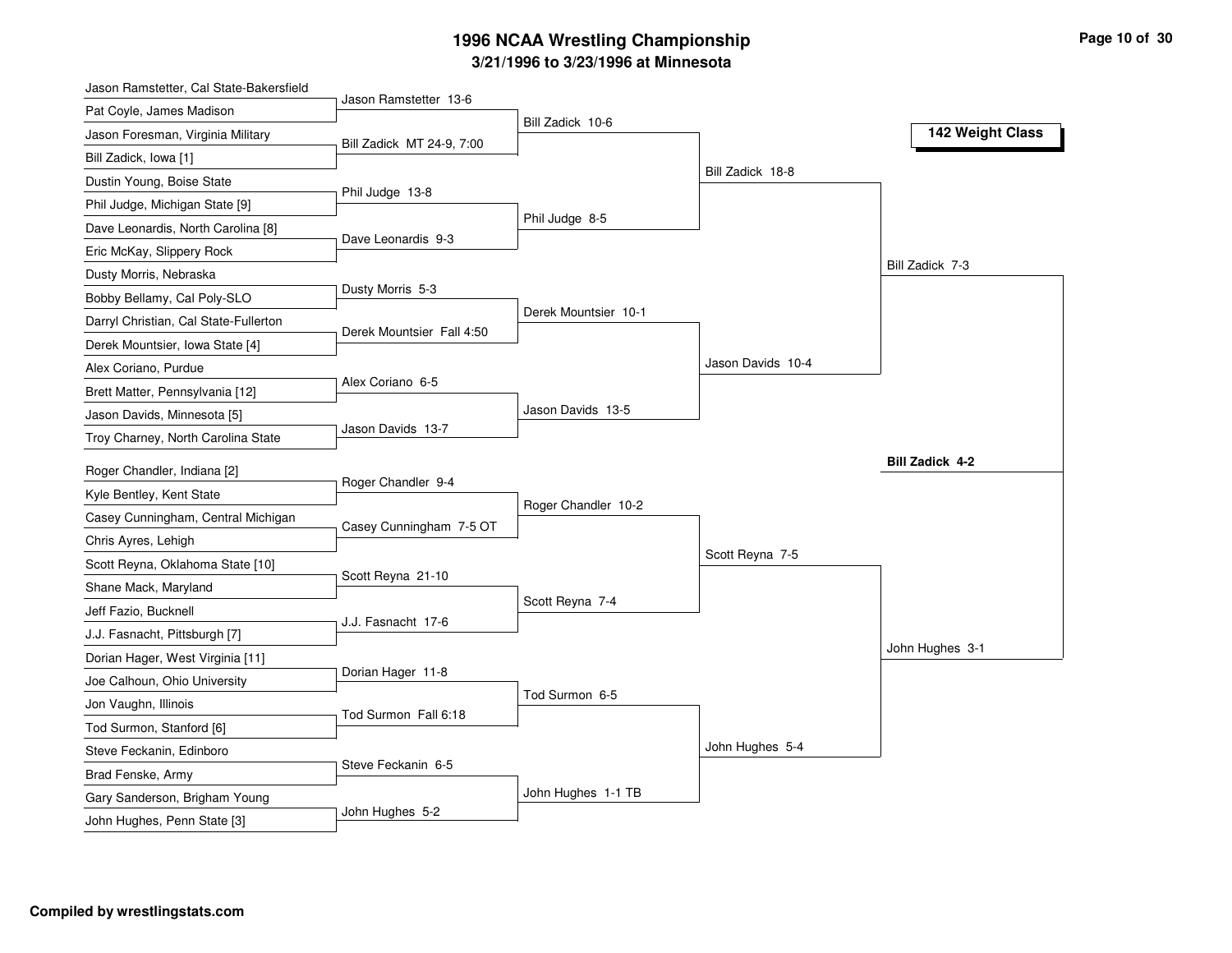| Leitzel, Lock Haven            |                              |                       |                       |               |                                                     |
|--------------------------------|------------------------------|-----------------------|-----------------------|---------------|-----------------------------------------------------|
| Fenske, Army                   | Fenske 8-2                   |                       |                       |               |                                                     |
|                                |                              | Fenske Fall 5:51      |                       |               | <b>142 Consolation Bracket</b>                      |
|                                | Morris, Nebraska             |                       |                       |               |                                                     |
| Vaughn, Illinois               |                              |                       | Vaughn 5-3            |               |                                                     |
| Calhoun, Ohio University       | Vaughn 9-1                   |                       |                       |               |                                                     |
|                                |                              | Vaughn 8-5            |                       | Chandler 12-1 |                                                     |
|                                | Coriano, Purdue              |                       | Chandler, Indiana     |               |                                                     |
| Fazio, Bucknell                | Mack 11-4                    |                       |                       |               | Chandler 4-1                                        |
| Mack, Maryland                 |                              |                       |                       |               | Chandler 14-3                                       |
|                                |                              | Ramstetter Fall 5:24  |                       |               |                                                     |
|                                | Ramstetter, Cal State-Bakers |                       | Ramstetter 7-5        |               | Davids, Minnesota                                   |
| Ayres, Lehigh                  |                              |                       |                       |               |                                                     |
| Bentley, Kent State            | Bentley 6-5                  |                       |                       | Surmon 4-2    |                                                     |
|                                |                              | Leonardis 7-0         |                       |               | Roger Chandler, Indiana 7-1<br><b>Third Place:</b>  |
|                                | Leonardis, North Carolina    |                       | Surmon, Stanford      |               | <b>Fourth Place:</b><br>Derek Mountsier, Iowa State |
| Charney, North Carolina State  |                              |                       |                       |               |                                                     |
| Matter, Pennsylvania           | Matter 7-5                   |                       |                       |               | <b>Fifth Place:</b><br>Jason Davids, Minnesota 7-4  |
|                                |                              | Matter 3-1            |                       |               | Sixth Place: Scott Reyna, Oklahoma State            |
|                                | Hager, West Virginia         |                       |                       |               | Seventh Place: Tod Surmon, Stanford 13-2            |
| Christian, Cal State-Fullerton |                              |                       | Feckanin 6-4          |               | Eighth Place: Phil Judge, Michigan State            |
| Bellamy, Cal Poly-SLO          | Christian 8-1                |                       |                       | Judge 5-4     |                                                     |
|                                |                              | Feckanin Fall 6:19 OT |                       |               |                                                     |
|                                | Feckanin, Edinboro           |                       | Judge, Michigan State |               |                                                     |
| Bonshak, Rider                 |                              |                       |                       |               | Mountsier 5-3                                       |
| Young, Boise State             | Young 10-2                   |                       |                       |               | Mountsier 6-3                                       |
|                                |                              | Cunningham Fall 3:13  |                       |               |                                                     |
|                                | Cunningham, Central Michig   |                       |                       |               | Reyna, Oklahoma State                               |
| Foresman, Virginia Military    |                              |                       | Fasnacht 3-2          |               |                                                     |
| Coyle, James Madison           | Foresman 13-1                |                       |                       | Mountsier 5-4 |                                                     |
|                                |                              | Fasnacht 9-4          |                       |               |                                                     |
|                                | Fasnacht, Pittsburgh         |                       | Mountsier, Iowa State |               |                                                     |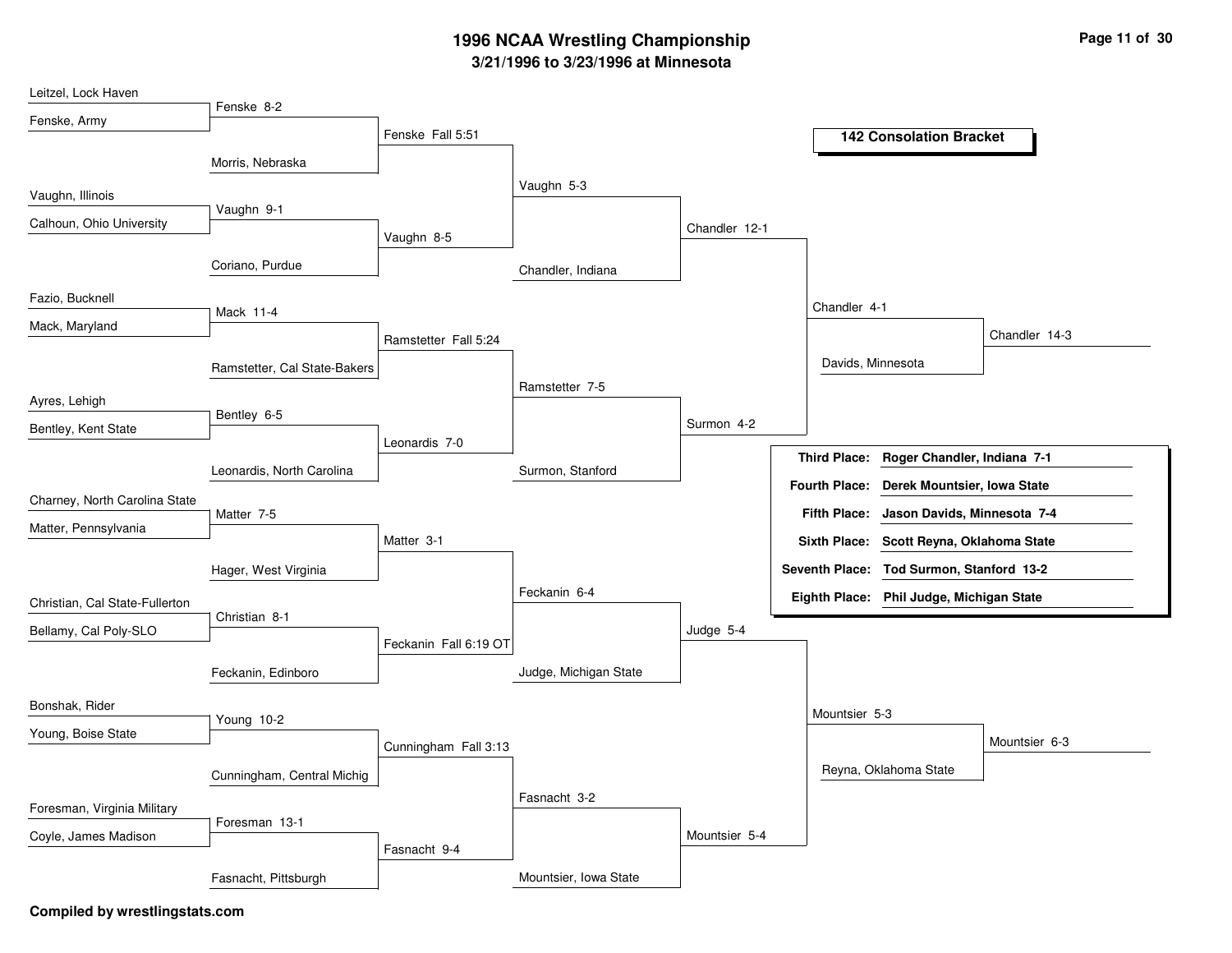#### **Championship Pigtail Bouts for 142**

| Dusty Morris - Nebraska                                             |                       |
|---------------------------------------------------------------------|-----------------------|
| Richard Murry - Eastern Illinois                                    | Morris <sub>6-3</sub> |
| Jason Ramstetter - Cal State-Bakersfield                            | Ramstetter 7-4        |
| Brian Leitzel - Lock Haven                                          |                       |
| Roger Chandler - Indiana                                            | Chandler Fall 0:52    |
| Joe Stephens - Northern Iowa                                        |                       |
| Dorian Hager - West Virginia                                        | Hager 8-6             |
| Doug Bonshak - Rider                                                |                       |
| <b>Consolation Pigtail Bouts for 142</b><br>Jeff Fazio - Bucknell   |                       |
| Richard Murry - Eastern Illinois                                    | Fazio 13-3            |
| Troy Charney - North Carolina State<br>Joe Stephens - Northern Iowa | Charney 5-1           |
|                                                                     |                       |
| Doug Bonshak - Rider                                                |                       |
| Eric McKay - Slippery Rock                                          | Bonshak Fall 0:26     |
| Brian Leitzel - Lock Haven                                          | Leitzel 16-8          |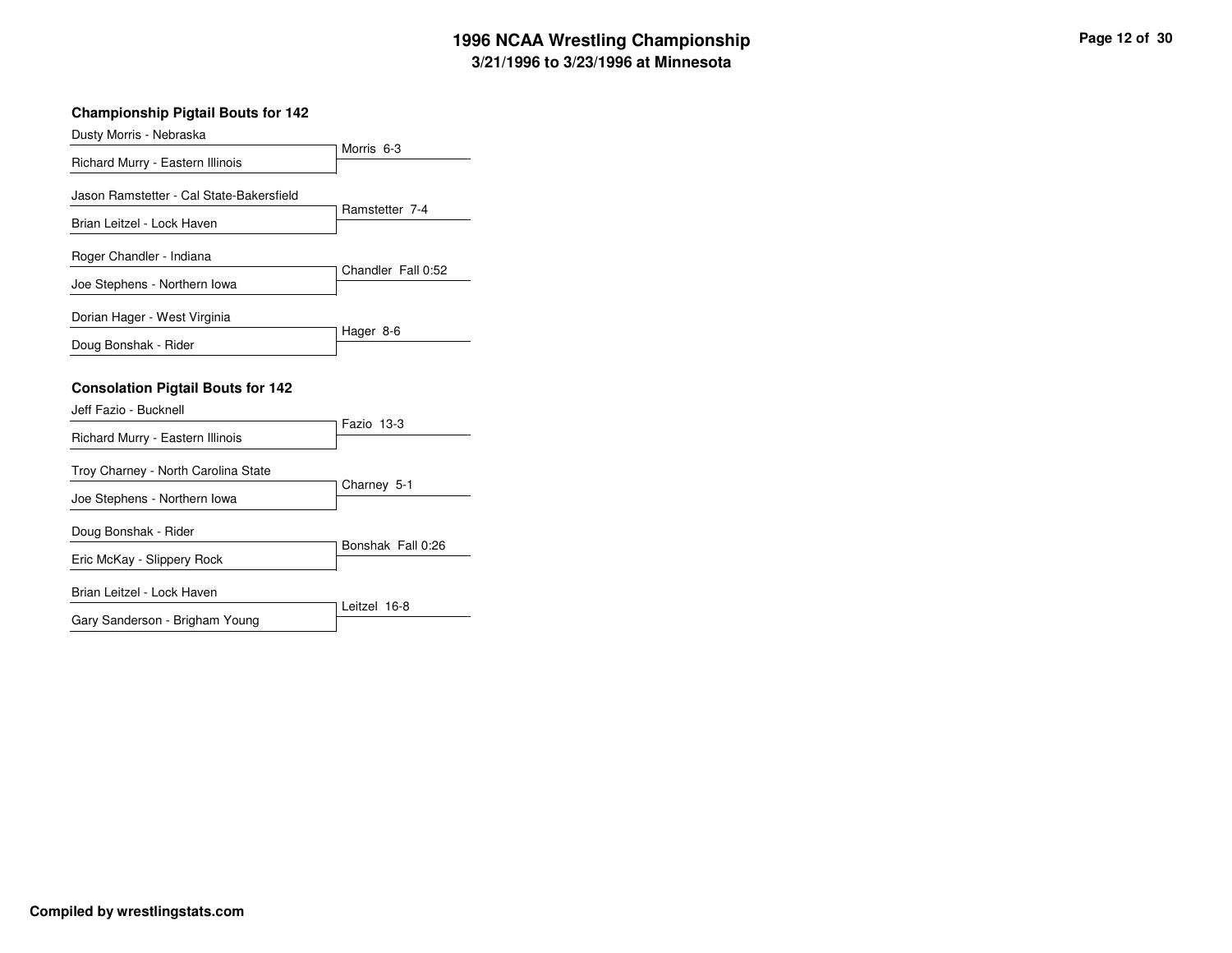| Scott Frinzi, Duke                    |                             |                   |                    |                   |
|---------------------------------------|-----------------------------|-------------------|--------------------|-------------------|
| Brent Shiver, Northwestern            | Brent Shiver 18-7           |                   |                    |                   |
| Russ Hughes, Penn State [1]           | Russ Hughes 14-3            | Russ Hughes 5-3   |                    | 150 Weight Class  |
| Brian Sashko, Cleveland State         |                             |                   |                    |                   |
| Bill Lacure, Michigan [9]             |                             |                   | Bill Lacure 5-4 TB |                   |
| Jim Harshaw, Virginia                 | Bill Lacure 12-2            |                   |                    |                   |
| Ramico Blackman, Eastern Michigan [8] |                             | Bill Lacure 3-0   |                    |                   |
| Dave Leonardo, Boston University      | Ramico Blackman 16-2        |                   |                    |                   |
| Mike Rogers, Lock Haven [5]           |                             |                   |                    | Charlie Becks 3-1 |
| Dan Zirbel, Marquette                 | Mike Rogers Fall 2:05       |                   |                    |                   |
| Mike Mason, West Virginia [12]        |                             | Mike Mason 9-7    |                    |                   |
| Carl Sharamitaro, Cal State-Fullerton | Mike Mason 5-4              |                   |                    |                   |
| Charlie Becks, Ohio State [4]         |                             |                   | Charlie Becks 7-1  |                   |
| Mark Samples, Edinboro                | Charlie Becks 4-1           |                   |                    |                   |
| Chris Bahr, Northern Iowa             |                             | Charlie Becks 7-4 |                    |                   |
| Reese Edgington, Virginia Military    | Reese Edgington 6-5         |                   |                    |                   |
| Chris Bono, Iowa State [2]            |                             |                   |                    | Chris Bono 6-3    |
| Mike Uker, Iowa                       | Chris Bono 11-3             |                   |                    |                   |
| Kirk Stehman, North Carolina State    |                             | Chris Bono 4-2    |                    |                   |
| Brent Voorhees, Wyoming               | Brent Voorhees 2-1          |                   |                    |                   |
| Mike Francesca, Brown [10]            |                             |                   | Chris Bono 7-4     |                   |
|                                       | Mike Francesca Fall 7:42 OT |                   |                    |                   |
| Matt Rampetsreiter, George Mason      |                             | Biff Jones 5-3    |                    |                   |
| Biff Jones, Oklahoma [7]              | Biff Jones 9-1              |                   |                    |                   |
| Tony DeSouza, Cal State-Bakersfield   |                             |                   |                    | Chris Bono 8-0    |
| Eric Siebert, Illinois [6]            | Eric Siebert Fall 4:18      |                   |                    |                   |
| Fred Rodriguez, Georgia State         |                             | Chad Kraft 3-1 TB |                    |                   |
| Chad Kraft, Minnesota [11]            | Chad Kraft 4-3              |                   |                    |                   |
| Jimmy Arias, Oklahoma State           |                             |                   | Chad Kraft 3-2     |                   |
| Mike Garcia, Bucknell                 |                             |                   |                    |                   |
|                                       | Mike Garcia 15-8            |                   |                    |                   |
| Greg Casino, Syracuse                 |                             |                   |                    |                   |
| Bye<br>Scott Norton, Oregon [3]       | <b>Scott Norton</b>         | Mike Garcia 3-2   |                    |                   |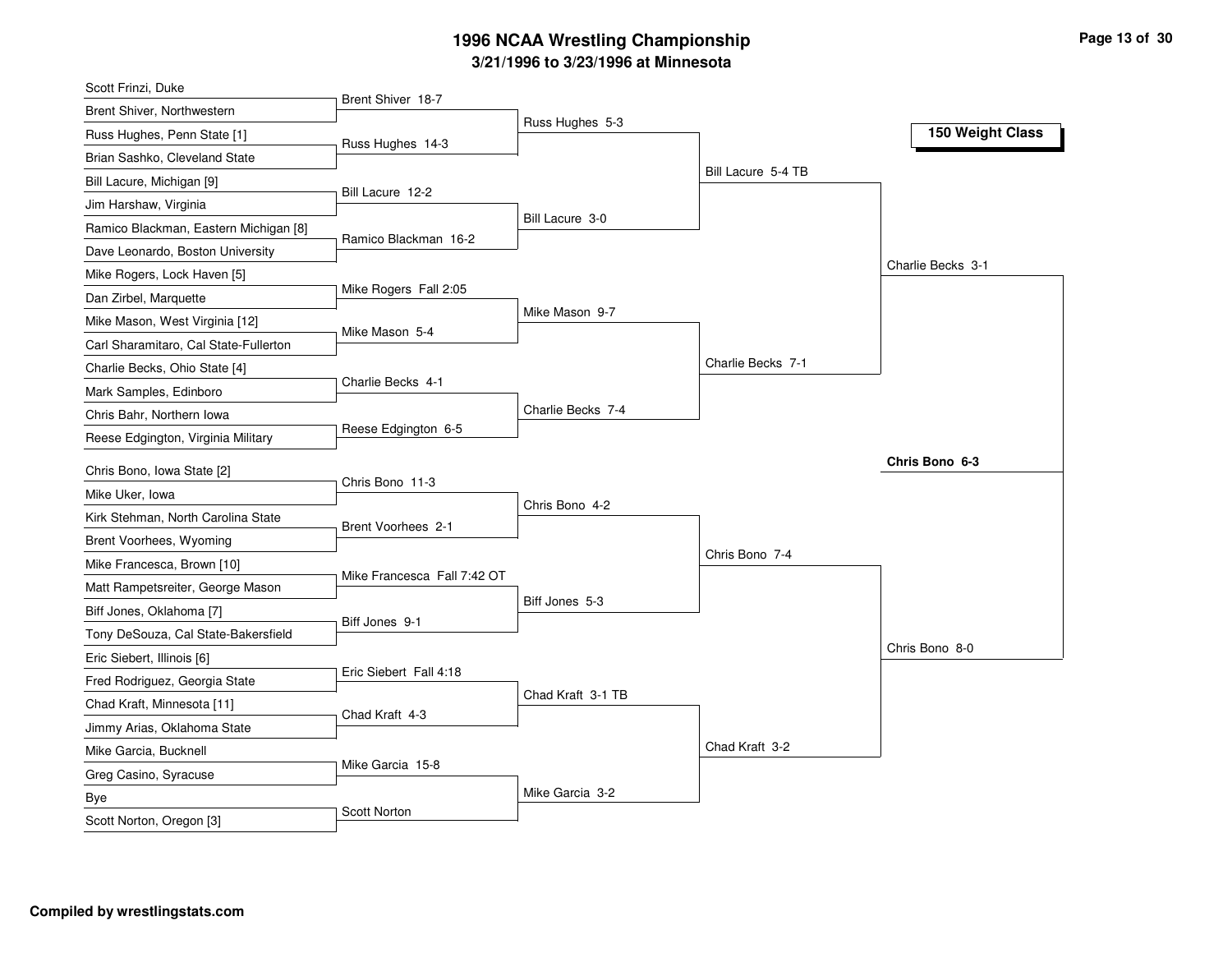| Bye                             |                              |                  |                      |                    |                      |                                            |            |
|---------------------------------|------------------------------|------------------|----------------------|--------------------|----------------------|--------------------------------------------|------------|
| Casino, Syracuse                | Casino                       |                  |                      |                    |                      |                                            |            |
|                                 |                              | Rogers Fall 4:17 |                      |                    |                      | <b>150 Consolation Bracket</b>             |            |
|                                 | Rogers, Lock Haven           |                  |                      |                    |                      |                                            |            |
| Arias, Oklahoma State           |                              |                  | Rogers Fall 2:24     |                    |                      |                                            |            |
| Rodriguez, Georgia State        | Rodriguez 8-3                |                  |                      | Rogers 13-3        |                      |                                            |            |
|                                 |                              | Rodriguez 11-3   |                      |                    |                      |                                            |            |
|                                 | Edgington, Virginia Military |                  | Jones, Oklahoma      |                    |                      |                                            |            |
| DeSouza, Cal State-Bakersfield  |                              |                  |                      |                    |                      |                                            |            |
| Rampetsreiter, George Mason     | DeSouza 8-0                  |                  |                      |                    | Rogers 11-4          |                                            |            |
|                                 |                              | Shiver 20-6      |                      |                    |                      |                                            | Lacure 3-0 |
|                                 | Shiver, Northwestern         |                  |                      |                    |                      | Lacure, Michigan                           |            |
| Stehman, North Carolina State   |                              |                  | <b>Uker 3-2</b>      |                    |                      |                                            |            |
|                                 | Uker 8-6                     |                  |                      | Uker 6-1           |                      |                                            |            |
| Uker, lowa                      |                              | Uker 6-3         |                      |                    |                      |                                            |            |
|                                 | Blackman, Eastern Michigan   |                  | Garcia, Bucknell     |                    | <b>Third Place:</b>  | Russ Hughes, Penn State 3-1                |            |
| Bahr, Northern Iowa             |                              |                  |                      |                    | <b>Fourth Place:</b> | <b>Bill Lacure, Michigan</b>               |            |
|                                 | Samples 4-2                  |                  |                      |                    | <b>Fifth Place:</b>  | Chad Kraft, Minnesota 4-1                  |            |
| Samples, Edinboro               |                              | Samples 3-2      |                      |                    |                      | Sixth Place: Mike Rogers, Lock Haven       |            |
|                                 | Siebert, Illinois            |                  |                      |                    |                      | Seventh Place: Brent Voorhees, Wyoming 5-2 |            |
|                                 |                              |                  | Norton 4-3           |                    |                      | Eighth Place: Mike Uker, Iowa              |            |
| Sharamitaro, Cal State-Fullerto | Sharamitaro 9-5              |                  |                      |                    |                      |                                            |            |
| Zirbel, Marquette               |                              | Norton 5-0       |                      | Hughes 4-3         |                      |                                            |            |
|                                 | Norton, Oregon               |                  | Hughes, Penn State   |                    |                      |                                            |            |
|                                 |                              |                  |                      |                    |                      |                                            |            |
| Leonardo, Boston University     | Leonardo 10-9                |                  |                      |                    | Hughes 7-2           |                                            |            |
| Harshaw, Virginia               |                              | Voorhees 8-3     |                      |                    |                      |                                            | Hughes 8-2 |
|                                 | Voorhees, Wyoming            |                  |                      |                    |                      | Kraft, Minnesota                           |            |
|                                 |                              |                  | Voorhees 9-1         |                    |                      |                                            |            |
| Sashko, Cleveland State         | Frinzi 6-2                   |                  |                      |                    |                      |                                            |            |
| Frinzi, Duke                    |                              |                  |                      | Voorhees Fall 5:57 |                      |                                            |            |
|                                 |                              | Francesca 13-6   |                      |                    |                      |                                            |            |
|                                 | Francesca, Brown             |                  | Mason, West Virginia |                    |                      |                                            |            |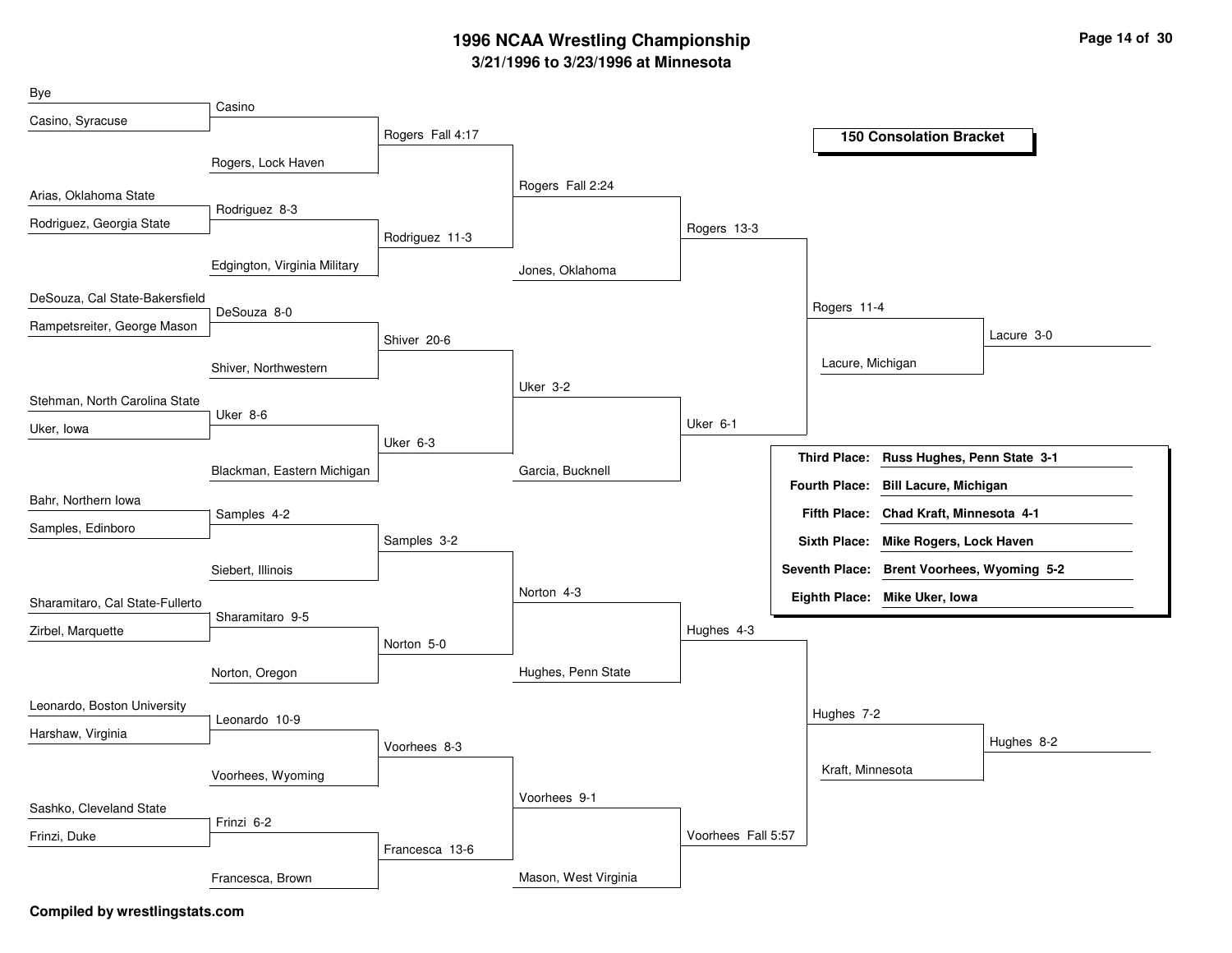**No Pigtails Bouts for 150 Weight Class**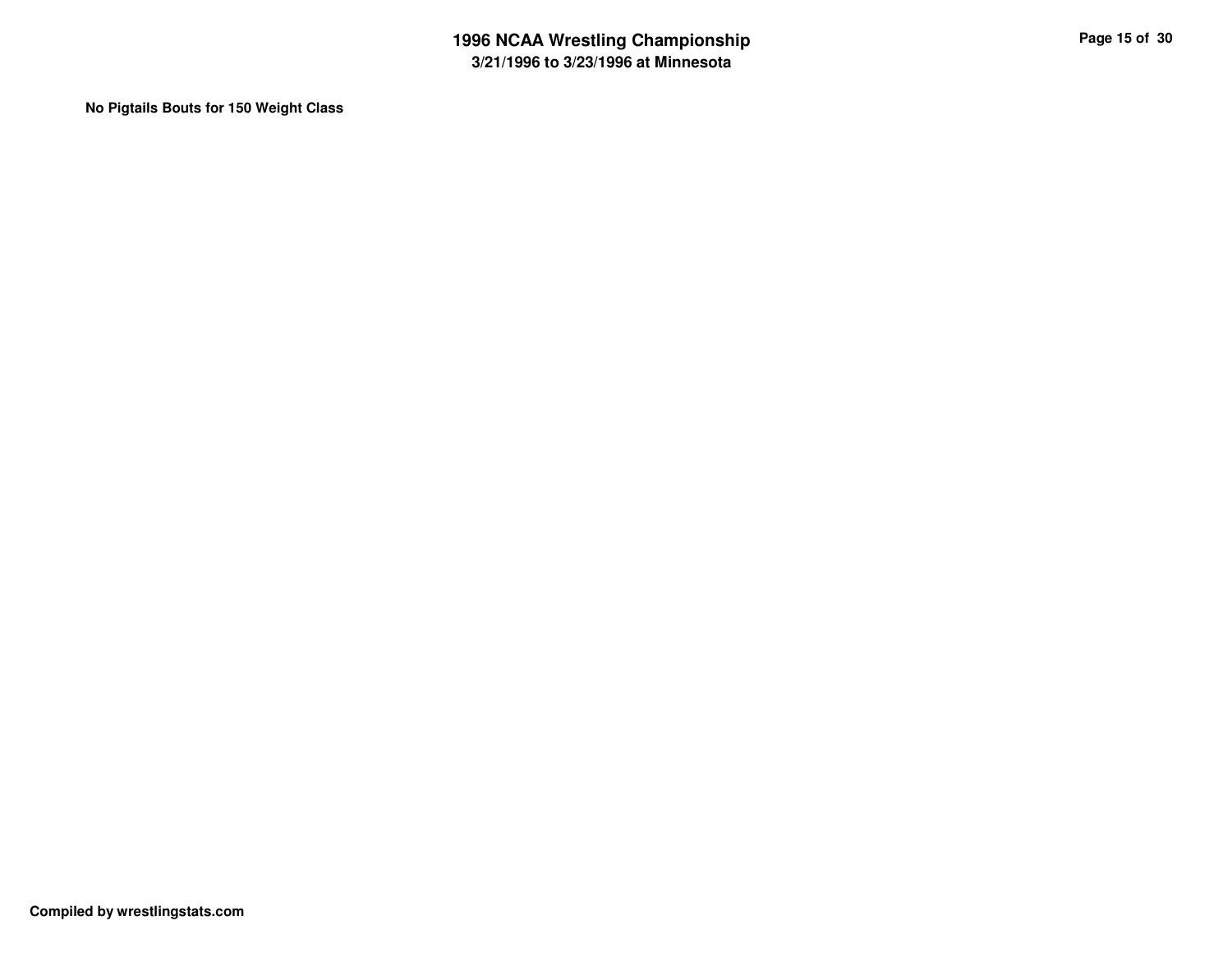| Joe Williams, Iowa [1]                                          |                            |                      |                     |                        |
|-----------------------------------------------------------------|----------------------------|----------------------|---------------------|------------------------|
| Mike Kwapniewski, Rutgers                                       | Joe Williams MT 21-6, 6:52 |                      |                     |                        |
| Dan Kjeldgaard, Northern Iowa                                   | Jason Pratt Fall 5:32      | Joe Williams 15-4    |                     | 158 Weight Class       |
| Jason Pratt, Cal Poly-SLO                                       |                            |                      |                     |                        |
| Matt Hughes, Eastern Illinois [8]                               |                            |                      | Joe Williams 5-2    |                        |
| Babak Alimoradian, Boston University                            | Matt Hughes Fall 2:45      |                      |                     |                        |
| Matt Suter, Arizona State [9]                                   |                            | Matt Hughes 12-4     |                     |                        |
| Kevin Welsh, Edinboro                                           | Matt Suter 6-1             |                      |                     |                        |
| Brooke Hoerr, Indiana                                           |                            |                      |                     | Joe Williams 2-1       |
| Brandon Alderman, Wyoming                                       | Brandon Alderman 4-2       |                      |                     |                        |
| Mark Bybee, Northwestern [4]                                    |                            | Brandon Alderman 9-4 |                     |                        |
| Sahlan Martin, Stanford                                         | Mark Bybee 8-4             |                      |                     |                        |
| Eric Smith, Ohio State [5]                                      |                            |                      | Eric Smith 5-2      |                        |
| Patrick Flynn, Maryland                                         | Eric Smith 7-6             |                      |                     |                        |
| Evan Dolan, Rider                                               |                            | Eric Smith 6-4 OT    |                     |                        |
| Alfonzo Tucker, Fresno State [12]                               | Alfonzo Tucker 9-5         |                      |                     |                        |
| Mickey Ritter, Cal State-Bakersfield                            |                            |                      |                     | Joe Williams 9-8       |
| Jake Shulaw, Eastern Michigan                                   | Mickey Ritter 8-2          |                      |                     |                        |
| Temoer Terry, Nebraska [2]                                      |                            | Temoer Terry 12-3    |                     |                        |
| David Cote, Millersville                                        | Temoer Terry 23-9          |                      |                     |                        |
| Ken Porter, Clarion                                             |                            |                      | Temoer Terry 3-1 OT |                        |
| Mike Chase, North Carolina [10]                                 | Ken Porter Fall 4:28       |                      |                     |                        |
| Ed Mosley, Harvard                                              |                            | Hardell Moore 4-3    |                     |                        |
| Hardell Moore, Oklahoma State [7]                               | Hardell Moore 4-3          |                      |                     |                        |
| Ernest Benion, Illinois [6]                                     |                            |                      |                     | Ernest Benion DFT 5:36 |
| Joe Stanton, North Carolina-Greensboro                          | Ernest Benion 14-4         |                      |                     |                        |
| Jacob Schaus, Pittsburgh                                        |                            | Ernest Benion 12-8   |                     |                        |
| Byron Tucker, Oklahoma [11]                                     | Jacob Schaus 12-7          |                      |                     |                        |
|                                                                 |                            |                      |                     |                        |
|                                                                 |                            |                      |                     |                        |
| Jeff Catrabone, Michigan [3]                                    | Jeff Catrabone 5-4         |                      | Ernest Benion 3-2   |                        |
| Jason Frable, West Virginia<br>Derek Strobel, Appalachian State |                            | Jeff Catrabone 7-1   |                     |                        |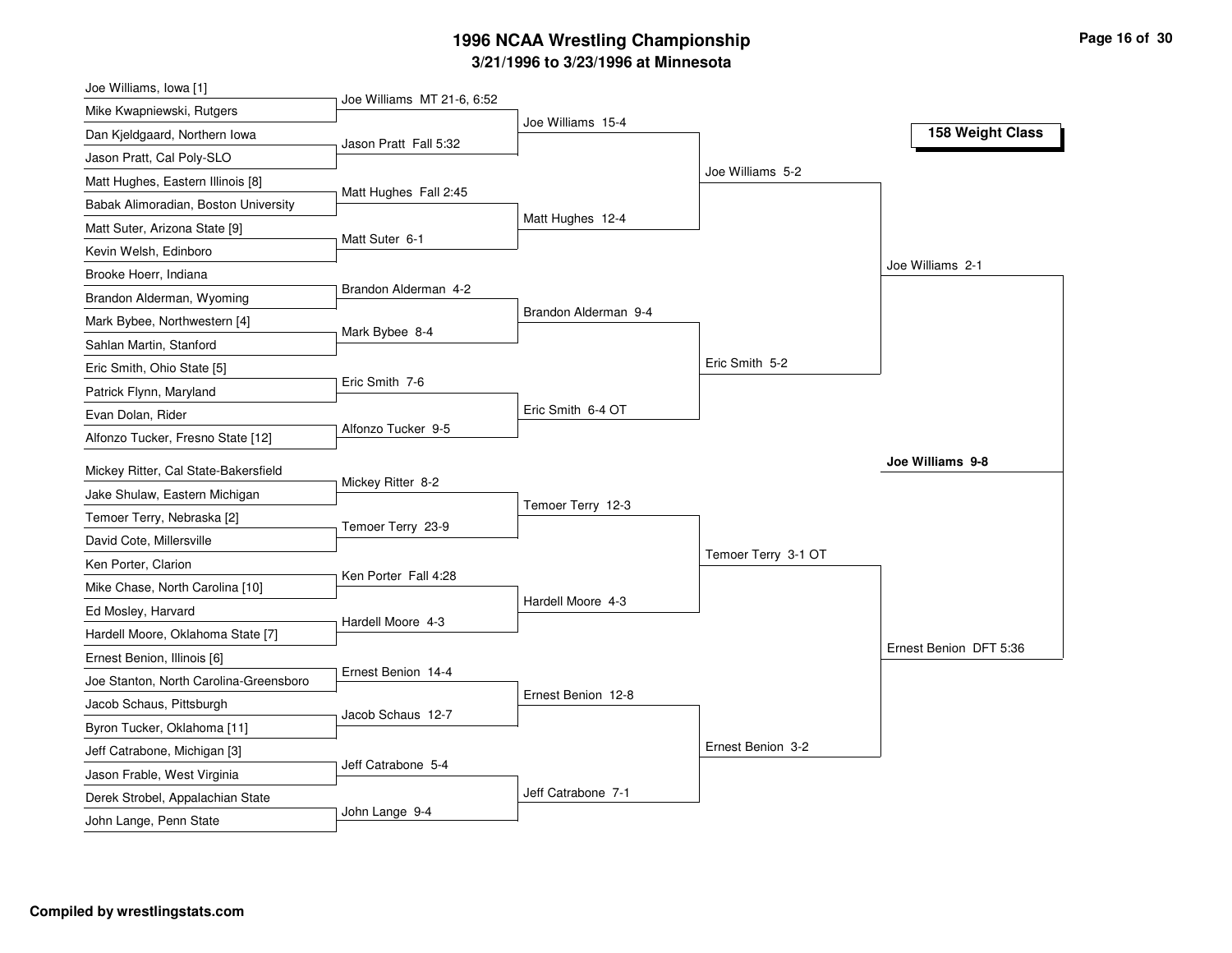| Surplus, Boise State           |                               |                     |                          |                  |                      |                                             |                                                   |
|--------------------------------|-------------------------------|---------------------|--------------------------|------------------|----------------------|---------------------------------------------|---------------------------------------------------|
| Frable, West Virginia          | Frable 11-6                   |                     |                          |                  |                      |                                             |                                                   |
|                                |                               | Frable 7-4          |                          |                  |                      | <b>158 Consolation Bracket</b>              |                                                   |
|                                | Bybee, Northwestern           |                     |                          |                  |                      |                                             |                                                   |
| Tucker, Oklahoma               |                               |                     | Tucker 5-4 TB            |                  |                      |                                             |                                                   |
| Stanton, North Carolina-Greens | Tucker 9-4                    |                     |                          |                  |                      |                                             |                                                   |
|                                |                               | Tucker 7-6          |                          | Tucker 3-1 OT    |                      |                                             |                                                   |
|                                | Tucker, Fresno State          |                     | Moore, Oklahoma State    |                  |                      |                                             |                                                   |
| Mosley, Harvard                | Chase 7-5                     |                     |                          |                  | Tucker 3-1 OT        |                                             |                                                   |
| Chase, North Carolina          |                               |                     |                          |                  |                      |                                             | Tucker 7-3                                        |
|                                |                               | Chase Fall 2:11     |                          |                  |                      |                                             |                                                   |
|                                | Pratt, Cal Poly-SLO           |                     | Suter 5-3                |                  | Smith, Ohio State    |                                             |                                                   |
| Cote, Millersville             |                               |                     |                          |                  |                      |                                             |                                                   |
| Shulaw, Eastern Michigan       | Shulaw 12-2                   |                     |                          | Catrabone 2-1 TB |                      |                                             |                                                   |
|                                |                               | Suter MT 16-1, 4:50 |                          |                  | <b>Third Place:</b>  | Temoer Terry, Nebraska 5-2                  |                                                   |
|                                | Suter, Arizona State          |                     | Catrabone, Michigan      |                  | <b>Fourth Place:</b> | Alfonzo Tucker, Fresno State                |                                                   |
| Sacksteder, Missouri           |                               |                     |                          |                  |                      |                                             |                                                   |
| Flynn, Maryland                | Flynn 5-4                     |                     |                          |                  | <b>Fifth Place:</b>  | Eric Smith, Ohio State Med FFT              |                                                   |
|                                |                               | Flynn 6-5           |                          |                  | <b>Sixth Place:</b>  | <b>Brandon Alderman, Wyoming</b>            |                                                   |
|                                | Schaus, Pittsburgh            |                     |                          |                  |                      |                                             | Seventh Place: Jeff Catrabone, Michigan Fall 3:21 |
| Martin, Stanford               |                               |                     | Flynn 6-2                |                  |                      | Eighth Place: Matt Hughes, Eastern Illinois |                                                   |
| Hoerr, Indiana                 | Hoerr 9-5                     |                     |                          | Hughes 9-4       |                      |                                             |                                                   |
|                                |                               | Hoerr 10-8          |                          |                  |                      |                                             |                                                   |
|                                | Lange, Penn State             |                     | Hughes, Eastern Illinois |                  |                      |                                             |                                                   |
| Welsh, Edinboro                |                               |                     |                          |                  |                      |                                             |                                                   |
| Alimoradian, Boston University | Alimoradian 12-5              |                     |                          |                  | Alderman 5-3 OT      |                                             |                                                   |
|                                |                               | Alimoradian 11-8    |                          |                  |                      |                                             | Terry Med FFT                                     |
|                                | Ritter, Cal State-Bakersfield |                     |                          |                  | Terry, Nebraska      |                                             |                                                   |
| Kjeldgaard, Northern lowa      |                               |                     | Alimoradian 10-5         |                  |                      |                                             |                                                   |
|                                | Kwapniewski 13-2              |                     |                          | Alderman 7-5     |                      |                                             |                                                   |
| Kwapniewski, Rutgers           |                               | Porter 8-3          |                          |                  |                      |                                             |                                                   |
|                                | Porter, Clarion               |                     | Alderman, Wyoming        |                  |                      |                                             |                                                   |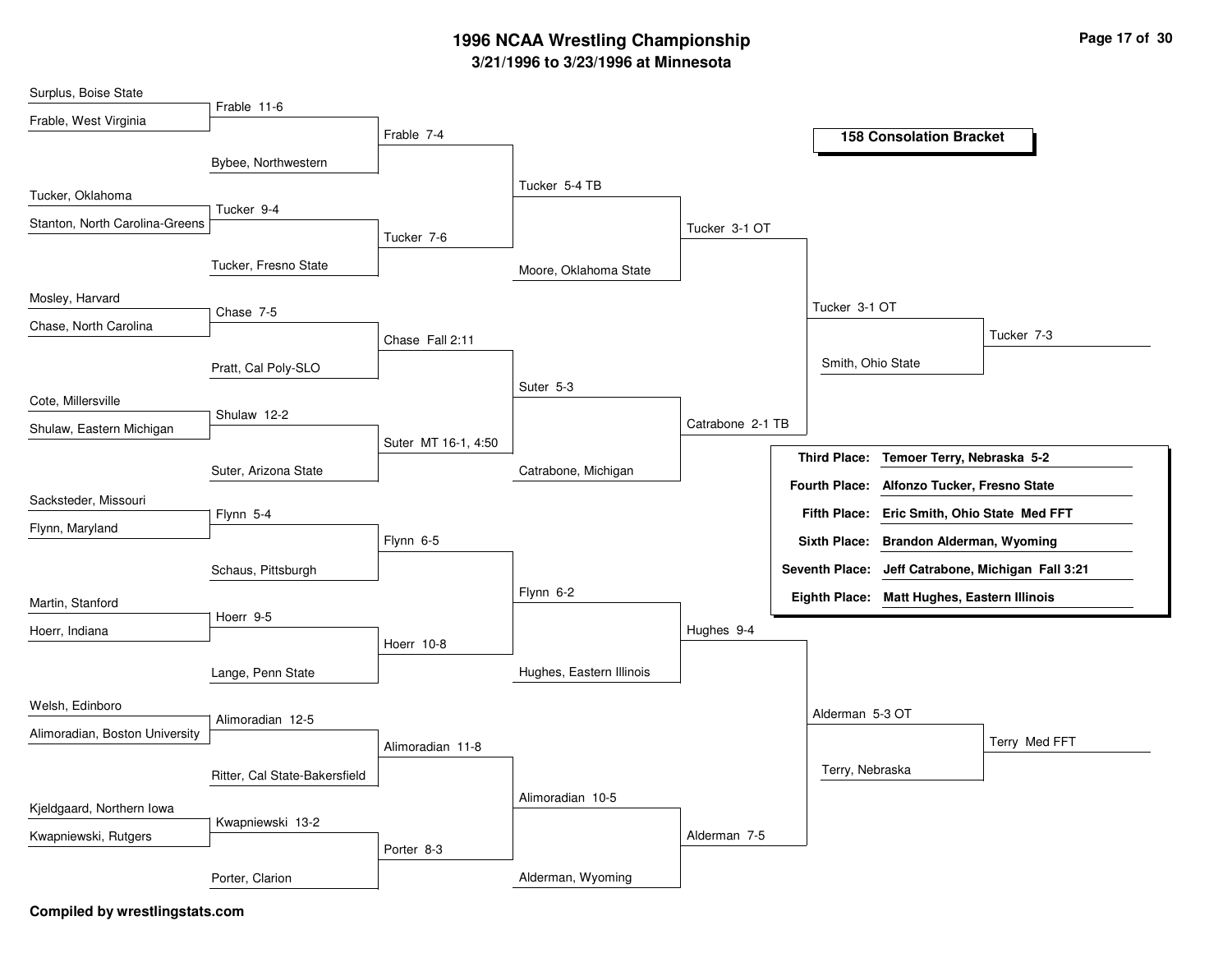| p | Page 18 of 30 |
|---|---------------|
|   |               |

| <b>Championship Pigtail Bouts for 158</b>                              |                    |  |  |  |
|------------------------------------------------------------------------|--------------------|--|--|--|
| Mickey Ritter - Cal State-Bakersfield                                  |                    |  |  |  |
|                                                                        | Ritter 2-1 TB      |  |  |  |
| Todd Sacksteder - Missouri                                             |                    |  |  |  |
| Brooke Hoerr - Indiana                                                 |                    |  |  |  |
| Tom O'Neill - Columbia                                                 | Hoerr 16-7         |  |  |  |
| Joe Williams - Iowa                                                    | Williams Fall 4:03 |  |  |  |
| Scott Surplus - Boise State                                            |                    |  |  |  |
| <b>Consolation Pigtail Bouts for 158</b><br>Todd Sacksteder - Missouri |                    |  |  |  |
| Evan Dolan - Rider                                                     | Sacksteder 11-2    |  |  |  |
|                                                                        |                    |  |  |  |
| Scott Surplus - Boise State                                            |                    |  |  |  |
| Derek Strobel - Appalachian State                                      | Surplus Fall 0:40  |  |  |  |
| Ed Mosley - Harvard                                                    |                    |  |  |  |
| Tom O'Neill - Columbia                                                 | Mosley 10-3        |  |  |  |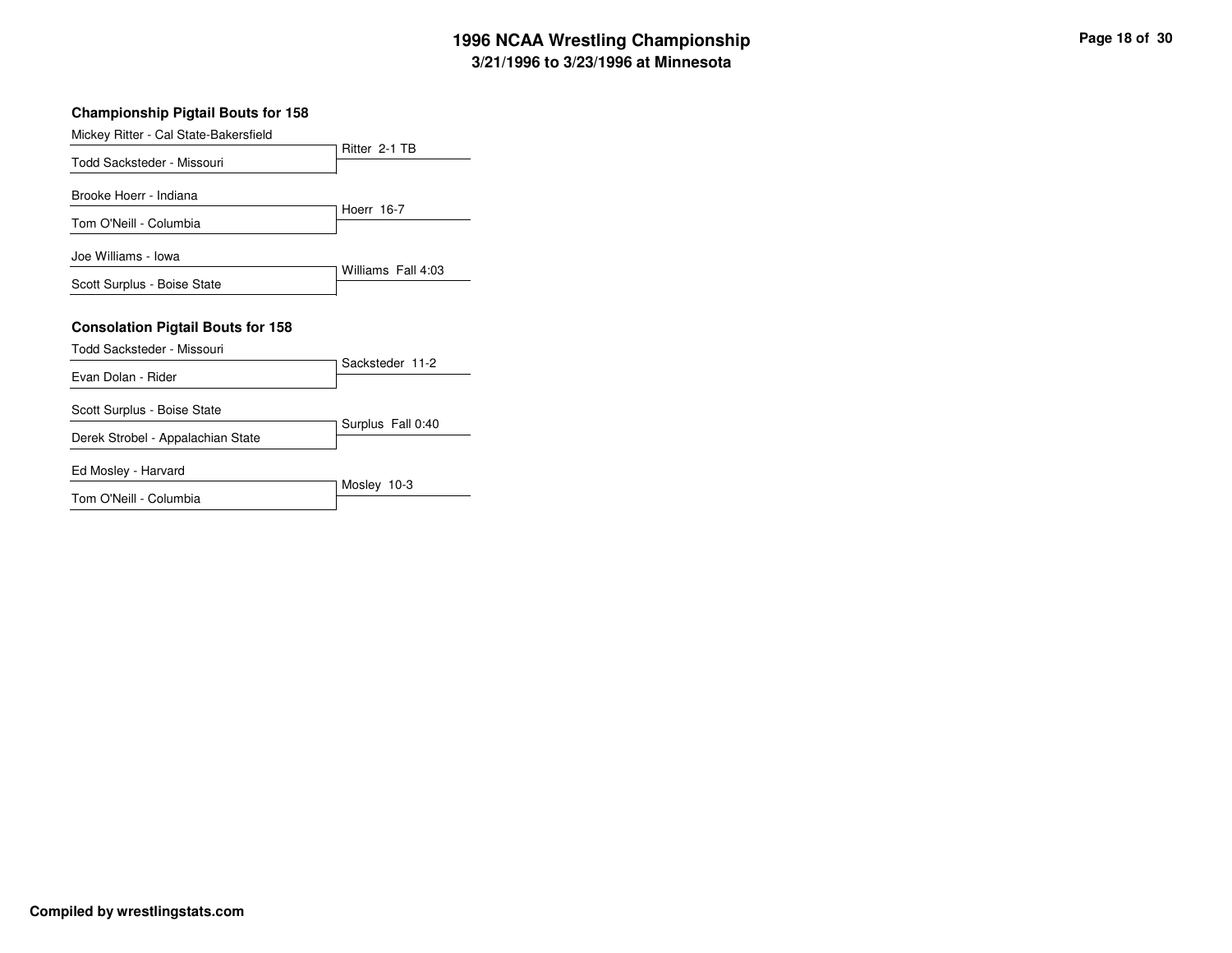| Barry Weldon, Iowa State [8]          |                              |                    |                      |                      |
|---------------------------------------|------------------------------|--------------------|----------------------|----------------------|
| Josh Bailer, Pennsylvania             | Barry Weldon 4-2             | Paul Antonio 2-1   |                      |                      |
| Paul Antonio, Clarion [9]             | Paul Antonio 16-5            |                    |                      | 167 Weight Class     |
| Nate Miklusak, Eastern Michigan       |                              |                    |                      |                      |
| Justin Brinkley, Bloomsburg           |                              |                    | Markus Mollica 11-4  |                      |
| Jason Wedgbury, Northern Iowa         | Jason Wedgbury 3-1           |                    |                      |                      |
| Cory Brechbill, Lehigh                | Markus Mollica 21-9          | Markus Mollica 9-2 |                      |                      |
| Markus Mollica, Arizona State [1]     |                              |                    |                      |                      |
| Chad Liott, Rider                     |                              |                    |                      | Daryl Weber 6-4      |
| Jonny McCreary, Cal State-Bakersfield | Jonny McCreary 10-8          |                    |                      |                      |
| Jason Hooker, Appalachian State       | Chad Renner 16-8             | Chad Renner 24-12  |                      |                      |
| Chad Renner, Oregon State [4]         |                              |                    |                      |                      |
| Jason Streeter, Fresno State [12]     |                              |                    | Daryl Weber DFT 6:40 |                      |
| Scott Hage, West Virginia             | Scott Hage 6-4 OT            |                    |                      |                      |
| Daryl Weber, Iowa [5]                 |                              | Daryl Weber 12-6   |                      |                      |
| Bret Ruth, American                   | Daryl Weber 17-8             |                    |                      |                      |
| Brad Alderman, Wyoming                |                              |                    |                      | Daryl Weber DFT 2:30 |
| Howie Miller, Virginia                | Brad Alderman 4-2            |                    |                      |                      |
| Marcus Hutchins, SUNY-Buffalo         |                              | Brad Alderman 3-1  |                      |                      |
| Joel Morissette, Michigan State [10]  | Joel Morissette 4-3          |                    |                      |                      |
| Mark Branch, Oklahoma State [2]       |                              |                    | Mark Branch 14-0     |                      |
| Mike Greenfield, Central Michigan     | Mark Branch 8-3              |                    |                      |                      |
| Frank Trigg, Oklahoma                 |                              | Mark Branch 13-5   |                      |                      |
| Chad Dennis, Tennessee-Chattanooga    | Frank Trigg 11-6             |                    |                      |                      |
| Justin Thaw, Missouri                 |                              |                    |                      | Mark Branch 9-0      |
| Mike Powell, Indiana                  | Mike Powell 9-7 OT           |                    |                      |                      |
| Charles Burton, Boise State [3]       |                              | Charles Burton 6-2 |                      |                      |
| Ken Johnson, North Carolina State     | Charles Burton MT 19-4, 6:19 |                    |                      |                      |
| Bryan Matusic, Pittsburgh             |                              |                    | Charles Burton 11-9  |                      |
| Will Knight, Ohio State [11]          | Bryan Matusic 11-10          |                    |                      |                      |
| Chad Nelson, Nebraska                 |                              | Gerald Carr 12-6   |                      |                      |
|                                       |                              |                    |                      |                      |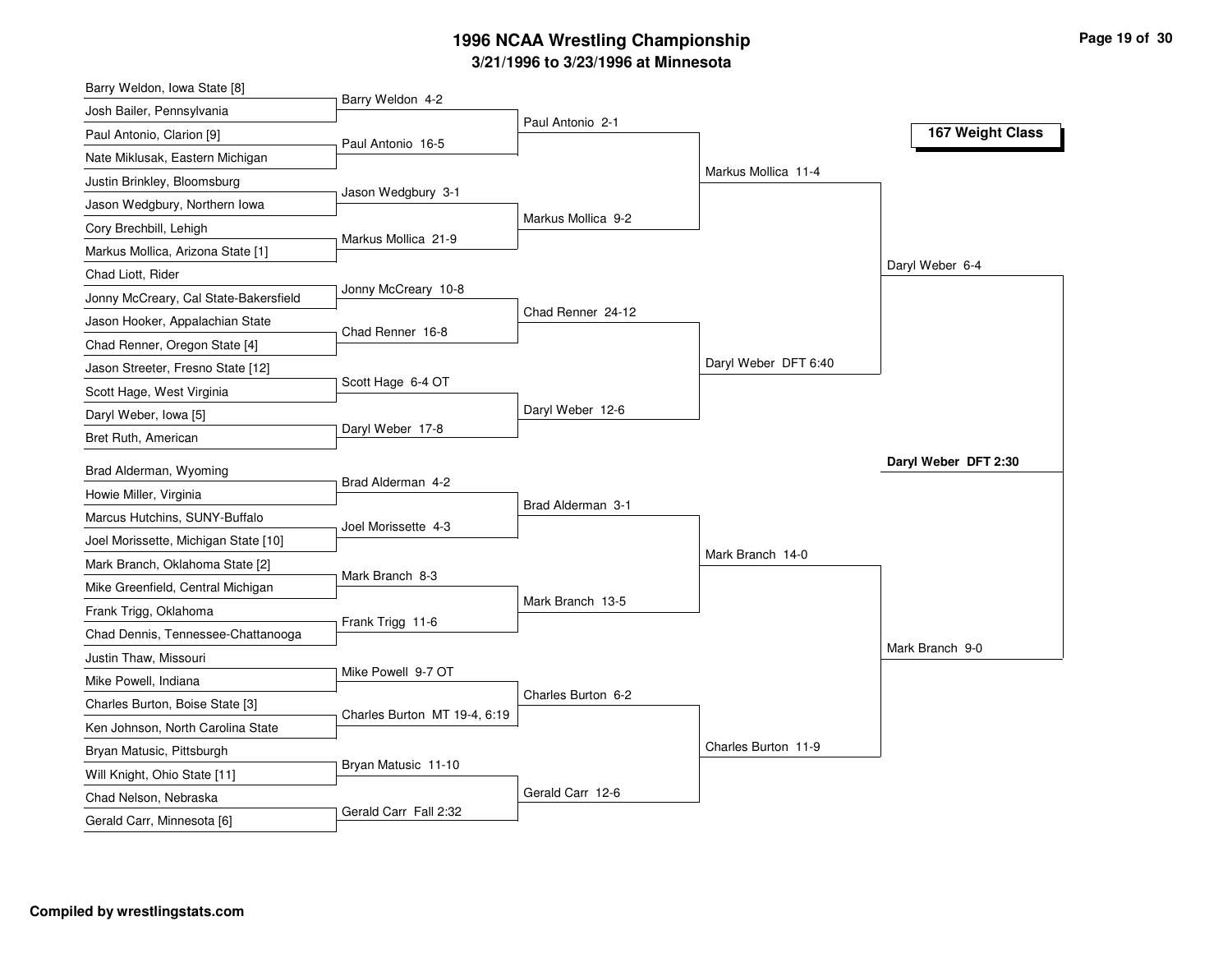| Nelson, Nebraska              |                              |                |                      |                    |                       |                                              |             |
|-------------------------------|------------------------------|----------------|----------------------|--------------------|-----------------------|----------------------------------------------|-------------|
| Knight, Ohio State            | Nelson 6-4                   |                |                      |                    |                       |                                              |             |
|                               |                              | Nelson 8-3     |                      |                    |                       | <b>167 Consolation Bracket</b>               |             |
|                               | McCreary, Cal State-Bakersfi |                |                      |                    |                       |                                              |             |
| Johnson, North Carolina State |                              |                | Nelson 11-7          |                    |                       |                                              |             |
| Thaw, Missouri                | Thaw 12-1                    |                |                      | Nelson 4-2 OT      |                       |                                              |             |
|                               | Hage, West Virginia          | Hage $6-2$     | Alderman, Wyoming    |                    |                       |                                              |             |
| Dennis, Tennessee-Chattanoog  |                              |                |                      |                    |                       |                                              |             |
|                               | Greenfield 3-2               |                |                      |                    | Weldon 6-1            |                                              |             |
| Greenfield, Central Michigan  |                              | Weldon 3-1     |                      |                    |                       |                                              | Mollica 3-2 |
|                               | Weldon, Iowa State           |                |                      |                    |                       | Mollica, Arizona State                       |             |
| Hutchins, SUNY-Buffalo        |                              |                | Weldon 3-0           |                    |                       |                                              |             |
|                               | Hutchins 7-6                 |                |                      | Weldon 2-1         |                       |                                              |             |
| Miller, Virginia              |                              | Wedgbury 3-2   |                      |                    |                       |                                              |             |
|                               | Wedgbury, Northern Iowa      |                | Carr, Minnesota      |                    | <b>Third Place:</b>   | Charles Burton, Boise State 4-3              |             |
| Wilmot, Wisconsin             |                              |                |                      |                    | <b>Fourth Place:</b>  | <b>Markus Mollica, Arizona State</b>         |             |
| Streeter, Fresno State        | Streeter 10-6                |                |                      |                    | <b>Fifth Place:</b>   | Barry Weldon, Iowa State 6-2                 |             |
|                               |                              | Powell DSQ     |                      |                    |                       | Sixth Place: Joel Morissette, Michigan State |             |
|                               | Powell, Indiana              |                |                      |                    | <b>Seventh Place:</b> | Mike Powell, Indiana 10-8                    |             |
| Hooker, Appalachian State     |                              |                | Powell 12-4          |                    | Eighth Place:         | Chad Nelson, Nebraska                        |             |
| Liott, Rider                  | Liott 11-6                   |                |                      | Powell 5-4         |                       |                                              |             |
|                               |                              | Matusic 4-2    |                      |                    |                       |                                              |             |
|                               | Matusic, Pittsburgh          |                | Antonio, Clarion     |                    |                       |                                              |             |
| Brechbill, Lehigh             |                              |                |                      |                    |                       |                                              |             |
| Brinkley, Bloomsburg          | Brinkley 7-5                 |                |                      |                    | Morissette 3-1 OT     |                                              |             |
|                               |                              | Morissette 7-3 |                      |                    |                       |                                              | Burton 8-3  |
|                               | Morissette, Michigan State   |                |                      |                    |                       | Burton, Boise State                          |             |
| Miklusak, Eastern Michigan    |                              |                | Morissette 5-4       |                    |                       |                                              |             |
| Bailer, Pennsylvania          | Bailer 6-1                   |                |                      | Morissette Med FFT |                       |                                              |             |
|                               |                              | Trigg 7-3      |                      |                    |                       |                                              |             |
|                               | Trigg, Oklahoma              |                | Renner, Oregon State |                    |                       |                                              |             |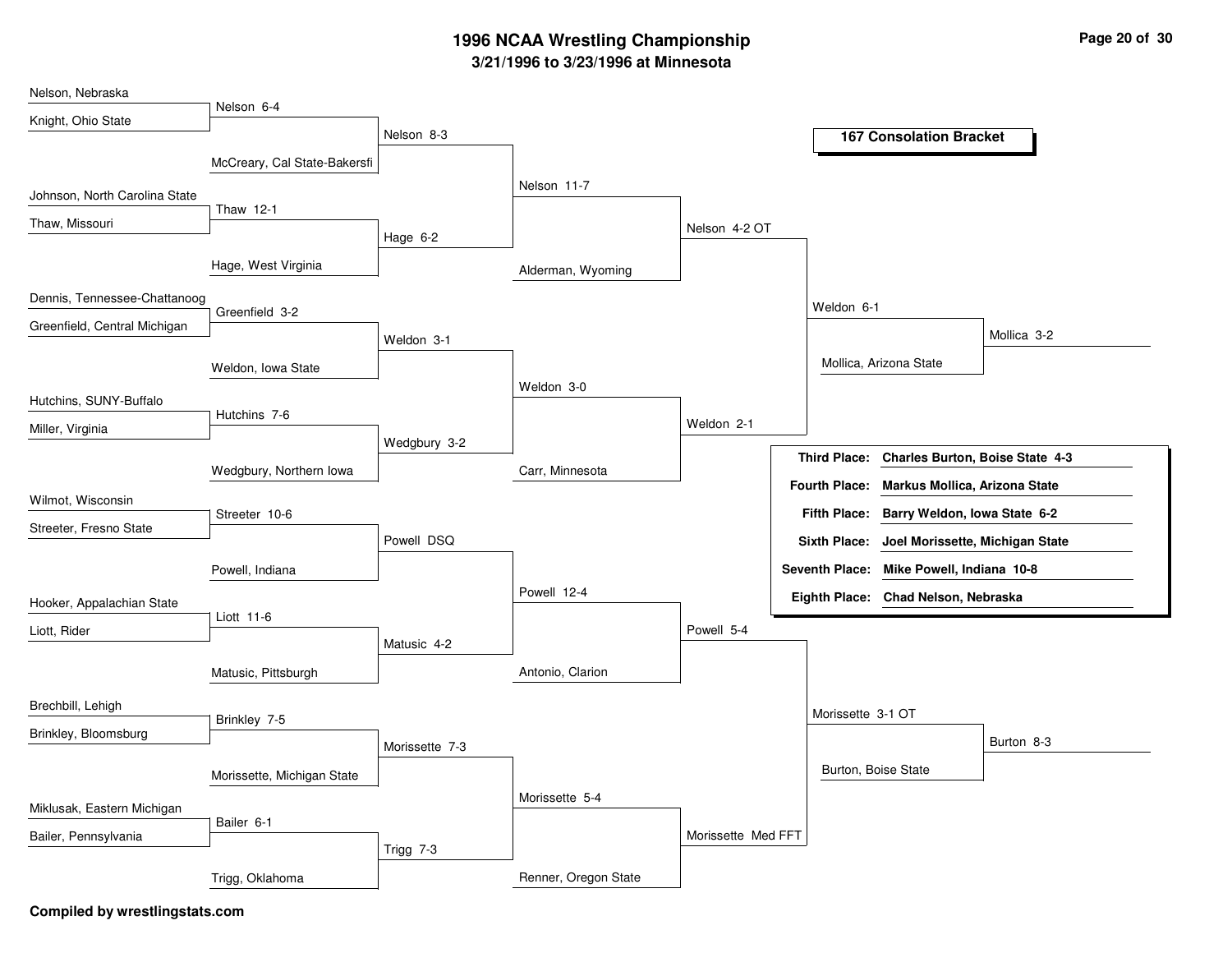#### **Championship Pigtail Bouts for 167**

Weldon 4-2Barry Weldon - Iowa StateRob MacArthur - Georgia StateAlderman 5-0Brad Alderman - WyomingKevin Wilmot - Wisconsin**Consolation Pigtail Bouts for 167**Nelson 15-6Chad Nelson - NebraskaRob MacArthur - Georgia State

Wilmot 4-3

Kevin Wilmot - Wisconsin

Bret Ruth - American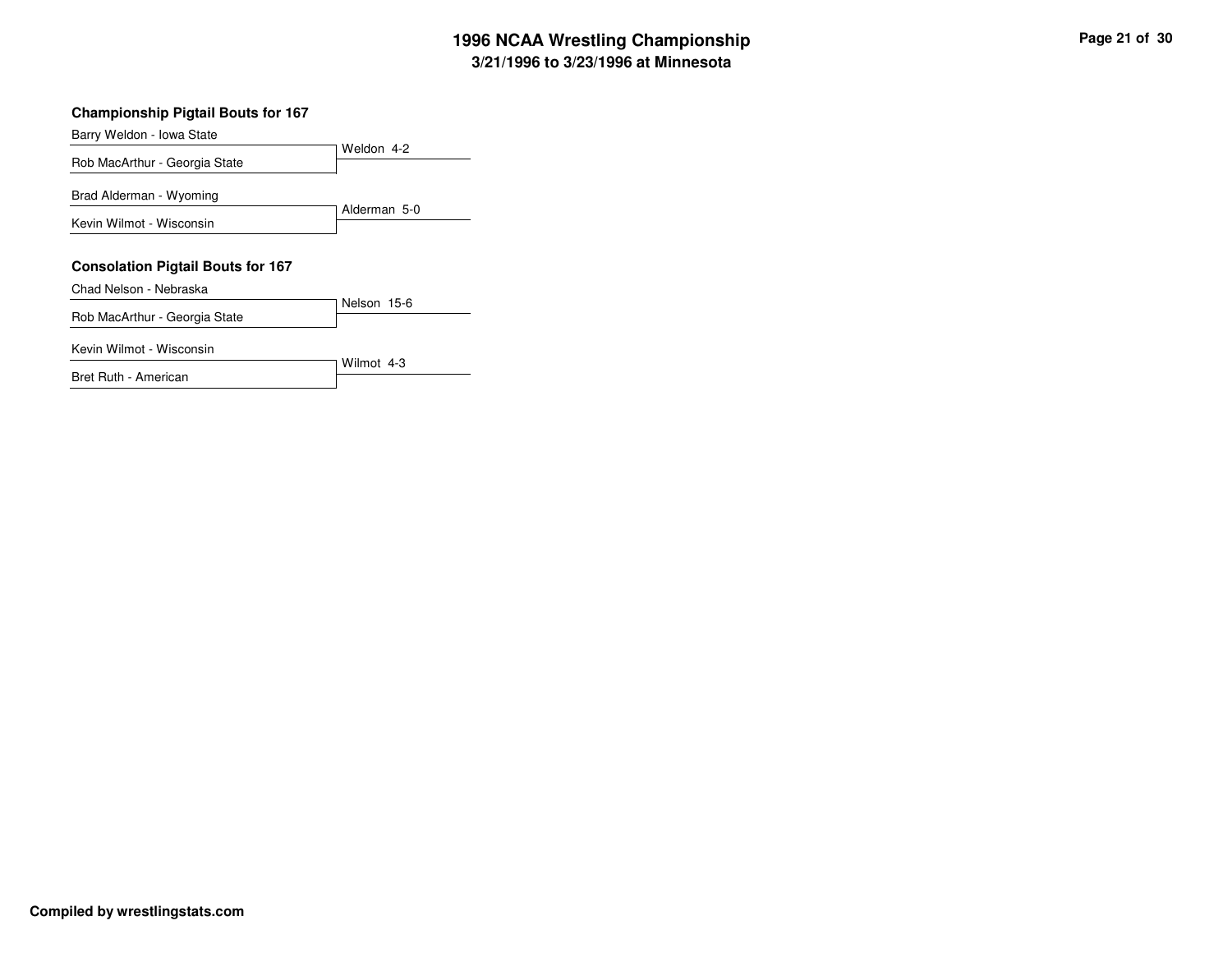| Jevon Herman, Illinois                 |                           |                         |                           |                      |
|----------------------------------------|---------------------------|-------------------------|---------------------------|----------------------|
| Rob Barlow, George Mason               | Jevon Herman 7-5 OT       | Les Gutches 8-3         |                           |                      |
| Les Gutches, Oregon State [1]          | Les Gutches MT 24-7, 5:32 |                         |                           | 177 Weight Class     |
| Kurt Sykes, North Carolina State       |                           |                         |                           |                      |
| Derek Scott, Cal State-Bakersfield [8] | Derek Scott 13-2          |                         | Les Gutches MT 22-7, 6:48 |                      |
| Derek DelPorto, Slippery Rock          |                           |                         |                           |                      |
| Erik Josephson, Nebraska [9]           | Tim Hartung 8-6 OT        | Derek Scott 13-3        |                           |                      |
| Tim Hartung, Minnesota                 |                           |                         |                           |                      |
| Erich Harvey, Michigan State [4]       |                           |                         |                           | Les Gutches 13-3     |
| Mike Auerbach, Ohio University         | Erich Harvey 12-4         |                         |                           |                      |
| Clint Matter, Pennsylvania             | Clint Matter 11-3         | Erich Harvey 12-5       |                           |                      |
| Chris Krestinger, Air Force            |                           |                         |                           |                      |
| Aaron Simpson, Arizona State [12]      |                           |                         | Erich Harvey 8-4          |                      |
| John Dattalo, Virginia Tech            | Aaron Simpson 3-1         |                         |                           |                      |
| Mike Geurin, Lock Haven [5]            |                           | Aaron Simpson Fall 6:09 |                           |                      |
| Bye                                    | Mike Geurin               |                         |                           |                      |
| Curt Heideman, Iowa [7]                |                           |                         |                           | Les Gutches 8-2      |
| Eddy Clark, Appalachian State          | Curt Heideman 13-4        |                         |                           |                      |
| Grant Johnson, Boston University [10]  |                           | Curt Heideman 4-3       |                           |                      |
| Zach Randall, Oklahoma                 | Grant Johnson 5-1         |                         |                           |                      |
| Tim Fix, Eastern Illinois              |                           |                         | Reese Andy 3-2            |                      |
| Rod Franklin, Clarion                  | Rod Franklin 7-4          |                         |                           |                      |
| Reese Andy, Wyoming [2]                |                           | Reese Andy 2-1          |                           |                      |
| Mike French, Cal Poly-SLO              | Reese Andy 12-8           |                         |                           |                      |
| John Koss, West Virginia [11]          |                           |                         |                           | Reese Andy Fall 4:05 |
| Joel Holman, Cornell                   | John Koss 10-5            |                         |                           |                      |
| Jesse Rawls, Michigan [6]              |                           | Jesse Rawls 5-3         |                           |                      |
| Joe Wier, Missouri                     | Jesse Rawls 6-3           |                         |                           |                      |
| Rohan Gardner, Northwestern [3]        |                           |                         | Rohan Gardner 6-3         |                      |
| Josh Henson, Rider                     |                           |                         |                           |                      |
|                                        | Rohan Gardner 8-2         |                         |                           |                      |
| Bye                                    |                           | Rohan Gardner 17-8      |                           |                      |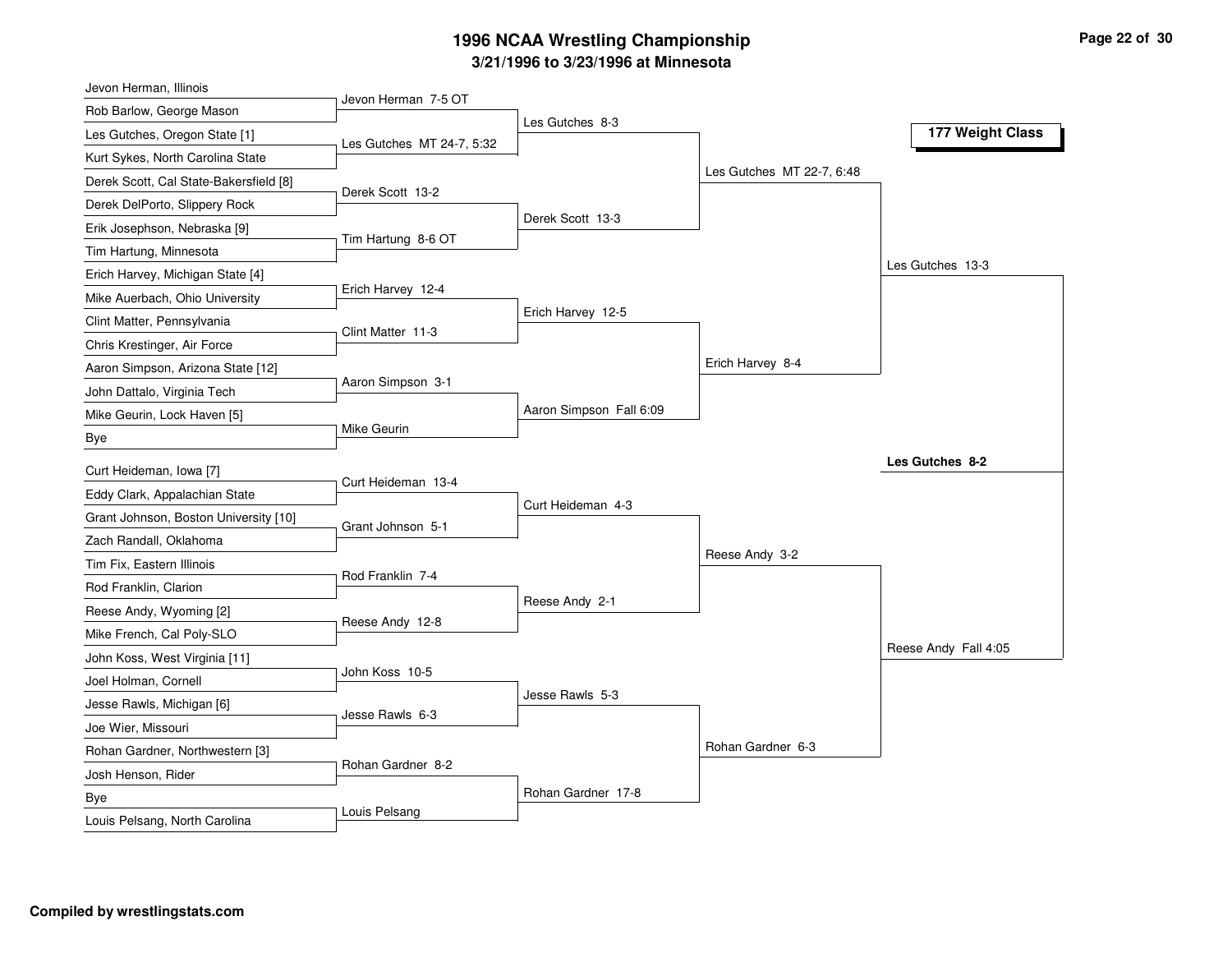| Bye                         |                            |              |                              |                   |                      |                                             |                                 |
|-----------------------------|----------------------------|--------------|------------------------------|-------------------|----------------------|---------------------------------------------|---------------------------------|
| Henson, Rider               | Henson                     |              |                              |                   |                      |                                             |                                 |
|                             |                            | Matter 6-2   |                              |                   |                      | <b>177 Consolation Bracket</b>              |                                 |
|                             | Matter, Pennsylvania       |              |                              |                   |                      |                                             |                                 |
| Wier, Missouri              |                            |              | Geurin 8-3                   |                   |                      |                                             |                                 |
| Holman, Cornell             | <b>Wier 5-3</b>            |              |                              | Geurin 9-3        |                      |                                             |                                 |
|                             |                            | Geurin 6-2   |                              |                   |                      |                                             |                                 |
|                             | Geurin, Lock Haven         |              | Heideman, Iowa               |                   |                      |                                             |                                 |
| French, Cal Poly-SLO        |                            |              |                              |                   | Rawls 8-1            |                                             |                                 |
| Fix, Eastern Illinois       | French 7-4                 |              |                              |                   |                      |                                             |                                 |
|                             |                            | Herman 12-4  |                              |                   |                      |                                             | Rawls 5-3                       |
|                             | Herman, Illinois           |              |                              |                   |                      | Harvey, Michigan State                      |                                 |
| Randall, Oklahoma           |                            |              | Herman 6-4                   |                   |                      |                                             |                                 |
| Clark, Appalachian State    | Randall 7-3                |              |                              | Rawls 7-3         |                      |                                             |                                 |
|                             |                            | Hartung 3-1  |                              |                   |                      |                                             |                                 |
|                             | Hartung, Minnesota         |              | Rawls, Michigan              |                   | <b>Third Place:</b>  |                                             | Rohan Gardner, Northwestern 3-1 |
| Bye                         |                            |              |                              |                   | <b>Fourth Place:</b> | Jesse Rawls, Michigan                       |                                 |
| Dattalo, Virginia Tech      | Dattalo                    |              |                              |                   | <b>Fifth Place:</b>  | Erich Harvey, Michigan State 8-5            |                                 |
|                             |                            | Koss 11-4    |                              |                   | <b>Sixth Place:</b>  | Derek Scott, Cal State-Bakersfield          |                                 |
|                             | Koss, West Virginia        |              |                              |                   |                      | Seventh Place: Mike Geurin, Lock Haven 10-6 |                                 |
| Krestinger, Air Force       |                            |              | Koss 10-4                    |                   |                      | Eighth Place: Aaron Simpson, Arizona State  |                                 |
| Auerbach, Ohio University   | Auerbach 7-4               |              |                              | Scott Fall 2:18   |                      |                                             |                                 |
|                             |                            | Pelsang 5-3  |                              |                   |                      |                                             |                                 |
|                             | Pelsang, North Carolina    |              | Scott, Cal State-Bakersfield |                   |                      |                                             |                                 |
| Josephson, Nebraska         |                            |              |                              |                   |                      |                                             |                                 |
| DelPorto, Slippery Rock     | Josephson 4-2              |              |                              |                   | Scott 10-4           |                                             |                                 |
|                             |                            | Johnson 4-1  |                              |                   |                      |                                             | Gardner 5-1                     |
|                             | Johnson, Boston University |              |                              |                   |                      | Gardner, Northwestern                       |                                 |
| Sykes, North Carolina State |                            |              | Franklin 2-1 TB              |                   |                      |                                             |                                 |
|                             | Barlow 10-5                |              |                              |                   |                      |                                             |                                 |
| Barlow, George Mason        |                            | Franklin 9-7 |                              | Simpson Fall 5:56 |                      |                                             |                                 |
|                             | Franklin, Clarion          |              | Simpson, Arizona State       |                   |                      |                                             |                                 |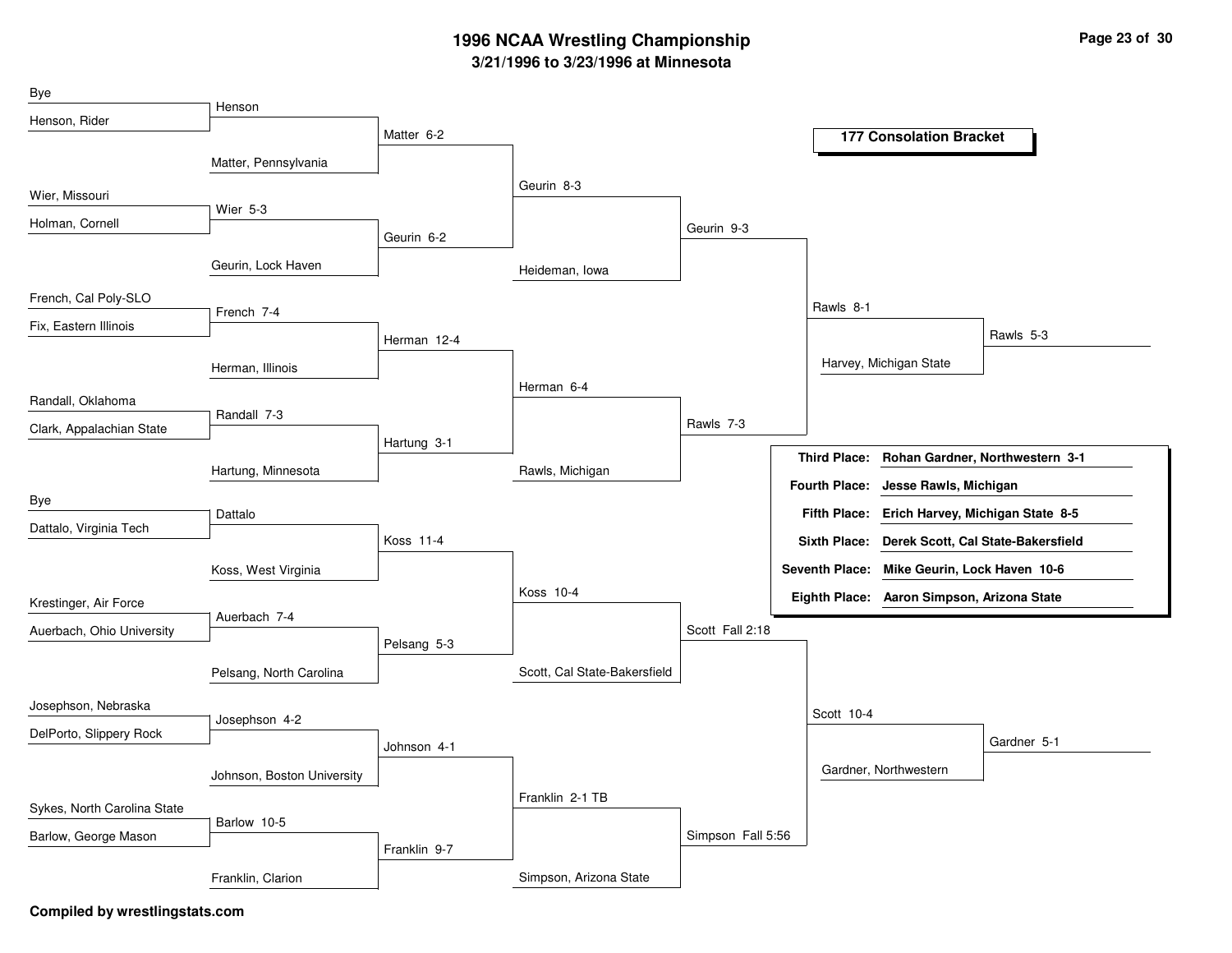**No Pigtails Bouts for 177 Weight Class**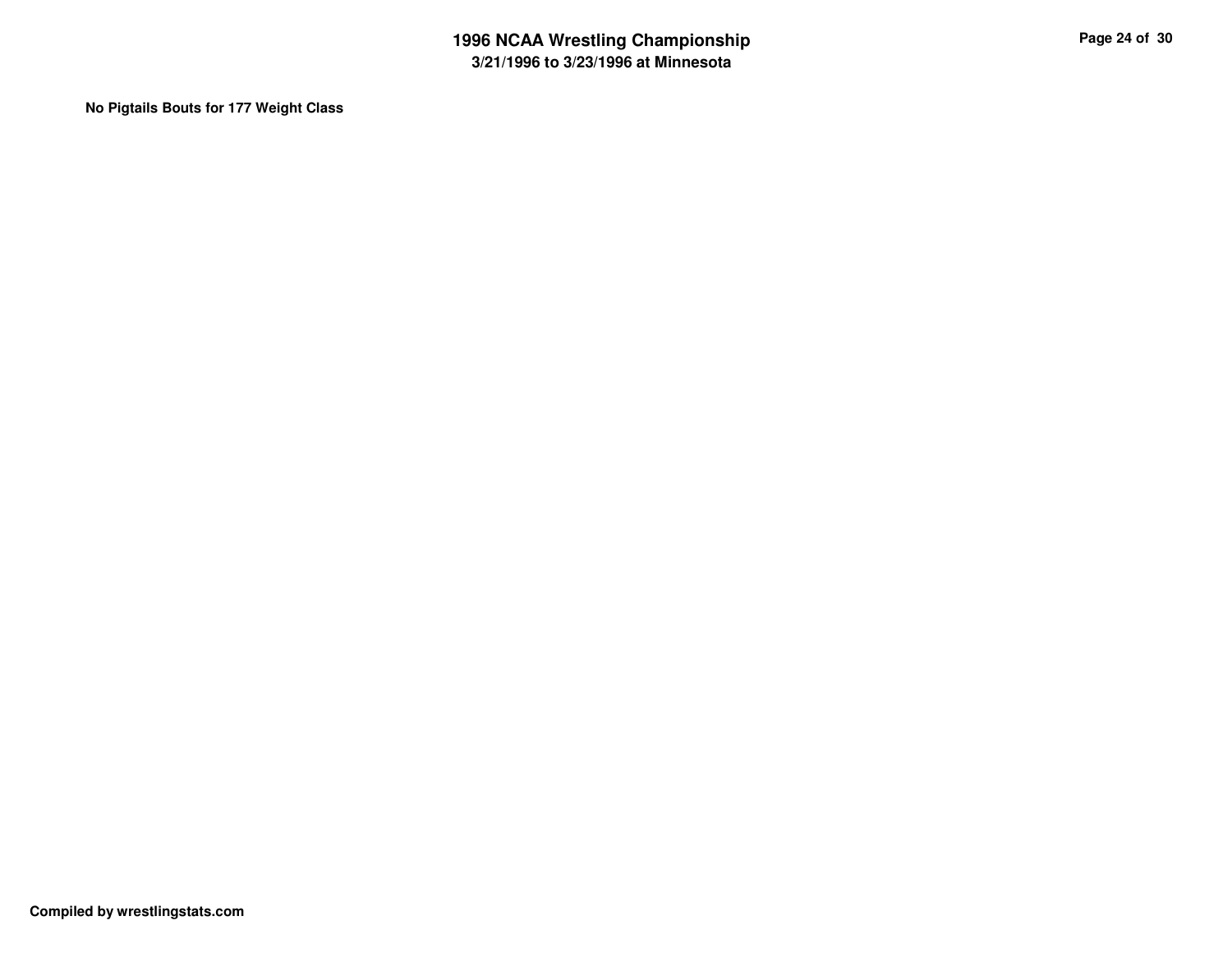| Carlos Eason, Cornell [9]               |                           |                      |                  |                   |
|-----------------------------------------|---------------------------|----------------------|------------------|-------------------|
| Jeremy Clayton, Boise State             | Jeremy Clayton Fall 2:51  |                      |                  |                   |
| Mike Jenson, Rider [8]                  | Casey Strand 4-4 TB       | Casey Strand 6-3     |                  | 190 Weight Class  |
| Casey Strand, Arizona State             |                           |                      |                  |                   |
| Matthew McRoberts, Boston University    |                           |                      | John Kading 10-3 |                   |
| Anthony Gary, Ohio State                | Anthony Gary 10-3         |                      |                  |                   |
| John Kading, Oklahoma [1]               |                           | John Kading 3-0      |                  |                   |
| Ben Nachtrieb, Indiana                  | John Kading MT 21-6, 7:00 |                      |                  |                   |
| Ryan Tobin, Nebraska [4]                |                           |                      |                  | John Kading 8-2   |
| John Leonardis, Lehigh                  | Ryan Tobin 11-2           |                      |                  |                   |
| Seth Myerson, Appalachian State         |                           | Ryan Tobin Fall 5:15 |                  |                   |
| Aaron Strobel, Oklahoma State           | Seth Myerson 8-7          |                      |                  |                   |
| Mark Bodo, Pittsburgh [5]               |                           |                      | Ryan Tobin 4-0   |                   |
| Chad Flack, Oregon State                | Mark Bodo 16-8            |                      |                  |                   |
| Rob Neidlinger, Penn State [12]         |                           | Mark Bodo 4-2        |                  |                   |
| Keno Brown, Coppin State                | Rob Neidlinger 14-12 OT   |                      |                  |                   |
| Dan Madson, North Carolina State [10]   |                           |                      |                  | John Kading 7-3   |
| Kevin Drew, Lock Haven                  | Dan Madson 4-1            |                      |                  |                   |
| Lee Fullhart, Iowa [7]                  |                           | Lee Fullhart 5-0     |                  |                   |
| Mike Benson, Ohio University            | Lee Fullhart 13-2         |                      |                  |                   |
|                                         |                           |                      | Lee Fullhart 8-7 |                   |
| Bryan Stout, Clarion [2]                | Bryan Stout 8-2           |                      |                  |                   |
| Scott Stay, North Carolina              |                           | Bryan Stout 9-0      |                  |                   |
| Craig Fenstermaker, Virginia            | Aaron Stark 12-0          |                      |                  |                   |
| Aaron Stark, Wisconsin                  |                           |                      |                  | Paschal Duru 11-6 |
| Paschal Duru, Cal State-Bakersfield [3] | Paschal Duru 17-6         |                      |                  |                   |
| Demond Rodez, Northern Illinois         |                           | Paschal Duru 14-5    |                  |                   |
| Tony Wieland, Northern Iowa             | Tony Wieland 5-2          |                      |                  |                   |
| Eric Sanders, North Carolina-Greensboro |                           |                      | Paschal Duru 8-4 |                   |
| Karl Roesler, Illinois [11]             | Karl Roesler 8-1          |                      |                  |                   |
| Jason Klohs, Wyoming                    |                           |                      |                  |                   |
| Bye                                     | <b>Brian Picklo</b>       | Brian Picklo 5-2     |                  |                   |
| Brian Picklo, Michigan State [6]        |                           |                      |                  |                   |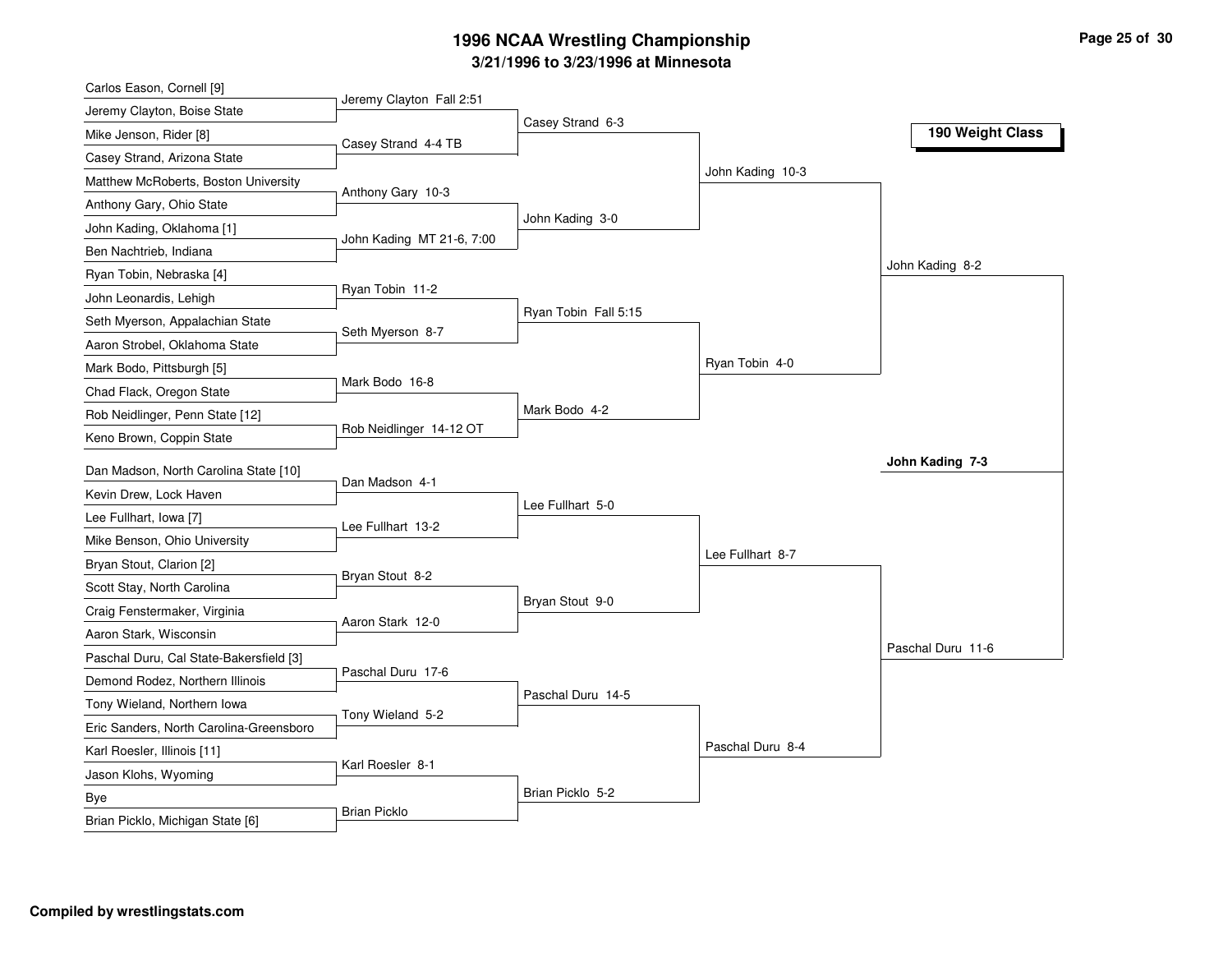| Bye                           |                             |                   |                        |                |                 |                                           |                                                  |
|-------------------------------|-----------------------------|-------------------|------------------------|----------------|-----------------|-------------------------------------------|--------------------------------------------------|
| Klohs, Wyoming                | Klohs                       |                   |                        |                |                 |                                           |                                                  |
|                               |                             | Myerson 12-8      |                        |                |                 | <b>190 Consolation Bracket</b>            |                                                  |
|                               | Myerson, Appalachian State  |                   |                        |                |                 |                                           |                                                  |
| Sanders, North Carolina-Green | Sanders Fall 1:24           |                   | Myerson 14-5           |                |                 |                                           |                                                  |
| Rodez, Northern Illinois      |                             |                   |                        | Stout 9-0      |                 |                                           |                                                  |
|                               |                             | Sanders Fall 3:23 |                        |                |                 |                                           |                                                  |
|                               | Neidlinger, Penn State      |                   | Stout, Clarion         |                |                 |                                           |                                                  |
| Fenstermaker, Virginia        | Fenstermaker 7-5 OT         |                   |                        |                | Picklo 2-1 TB   |                                           |                                                  |
| Stay, North Carolina          |                             |                   |                        |                |                 |                                           | Tobin 8-5                                        |
|                               |                             | Clayton DFT 3:06  |                        |                | Tobin, Nebraska |                                           |                                                  |
|                               | Clayton, Boise State        |                   | Benson 9-5             |                |                 |                                           |                                                  |
| Benson, Ohio University       | Benson 9-3                  |                   |                        |                |                 |                                           |                                                  |
| Drew, Lock Haven              |                             |                   |                        | Picklo 5-1     |                 |                                           |                                                  |
|                               |                             | Benson 4-3        |                        |                |                 | Third Place: Ryan Tobin, Nebraska 10-6    |                                                  |
|                               | Gary, Ohio State            |                   | Picklo, Michigan State |                |                 | Fourth Place: Lee Fullhart, Iowa          |                                                  |
| Brown, Coppin State           | Flack Fall 3:25             |                   |                        |                |                 |                                           | Fifth Place: Brian Picklo, Michigan State 3-1 OT |
| Flack, Oregon State           |                             | Wieland Fall 2:27 |                        |                |                 | Sixth Place: Mark Bodo, Pittsburgh        |                                                  |
|                               |                             |                   |                        |                |                 | Seventh Place: Bryan Stout, Clarion 5-0   |                                                  |
|                               | Wieland, Northern Iowa      |                   | Wieland 3-1 OT         |                |                 |                                           |                                                  |
| Strobel, Oklahoma State       | Leonardis 8-7               |                   |                        |                |                 | Eighth Place: Tony Wieland, Northern Iowa |                                                  |
| Leonardis, Lehigh             |                             | Leonardis 7-5 OT  |                        | Wieland 2-2 TB |                 |                                           |                                                  |
|                               |                             |                   |                        |                |                 |                                           |                                                  |
|                               | Roesler, Illinois           |                   | Strand, Arizona State  |                |                 |                                           |                                                  |
| Nachtrieb, Indiana            | Nachtrieb 4-1               |                   |                        |                | Bodo 2-1 TB     |                                           |                                                  |
| McRoberts, Boston University  |                             | Madson 10-1       |                        |                |                 |                                           | Fullhart 3-1 OT                                  |
|                               |                             |                   |                        |                | Fullhart, Iowa  |                                           |                                                  |
|                               | Madson, North Carolina Stat |                   | Madson 7-1             |                |                 |                                           |                                                  |
| Jenson, Rider                 | Jenson 9-2                  |                   |                        |                |                 |                                           |                                                  |
| Eason, Cornell                |                             |                   |                        | Bodo 8-5       |                 |                                           |                                                  |
|                               |                             | Stark 4-2         |                        |                |                 |                                           |                                                  |
|                               | Stark, Wisconsin            |                   | Bodo, Pittsburgh       |                |                 |                                           |                                                  |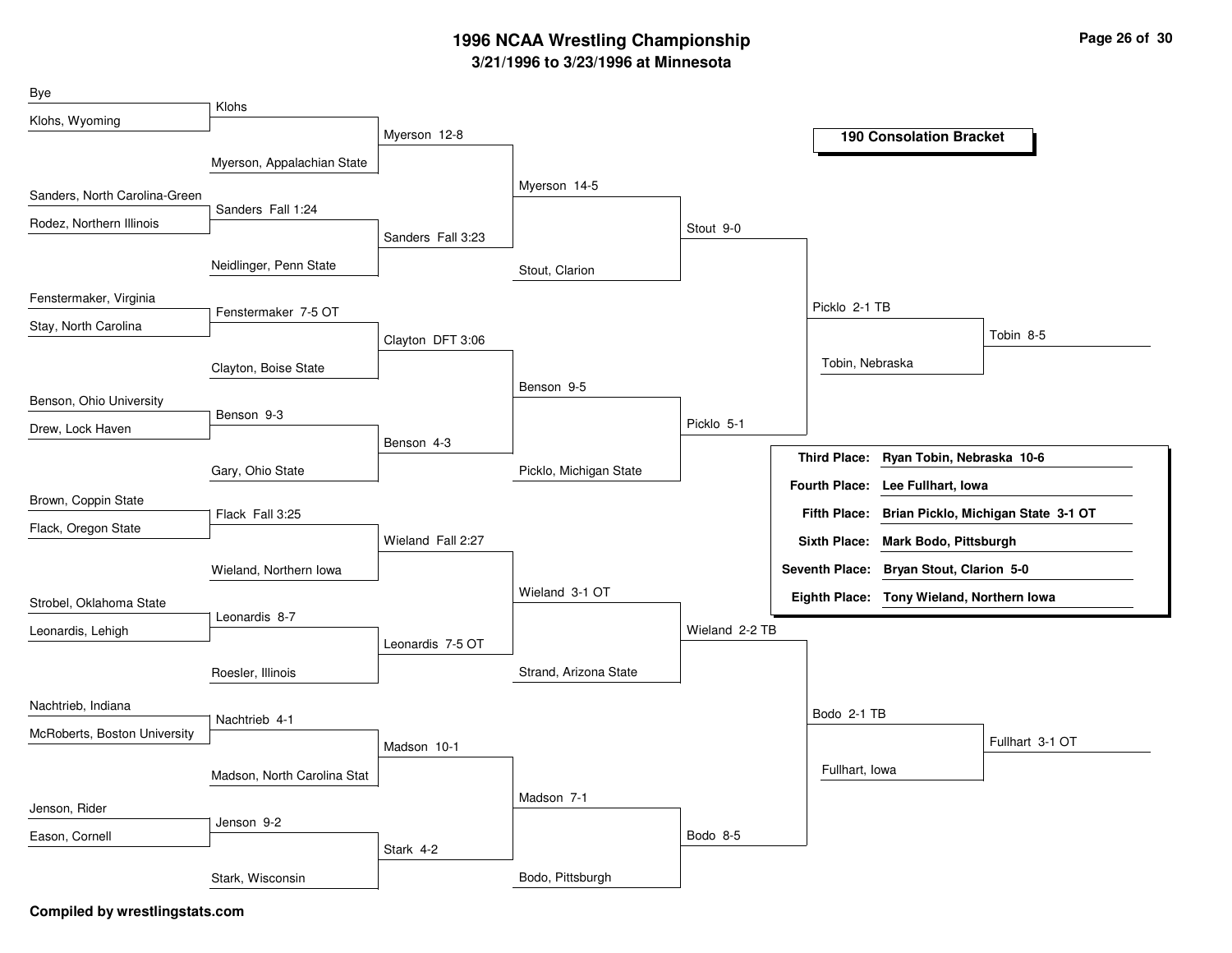**No Pigtails Bouts for 190 Weight Class**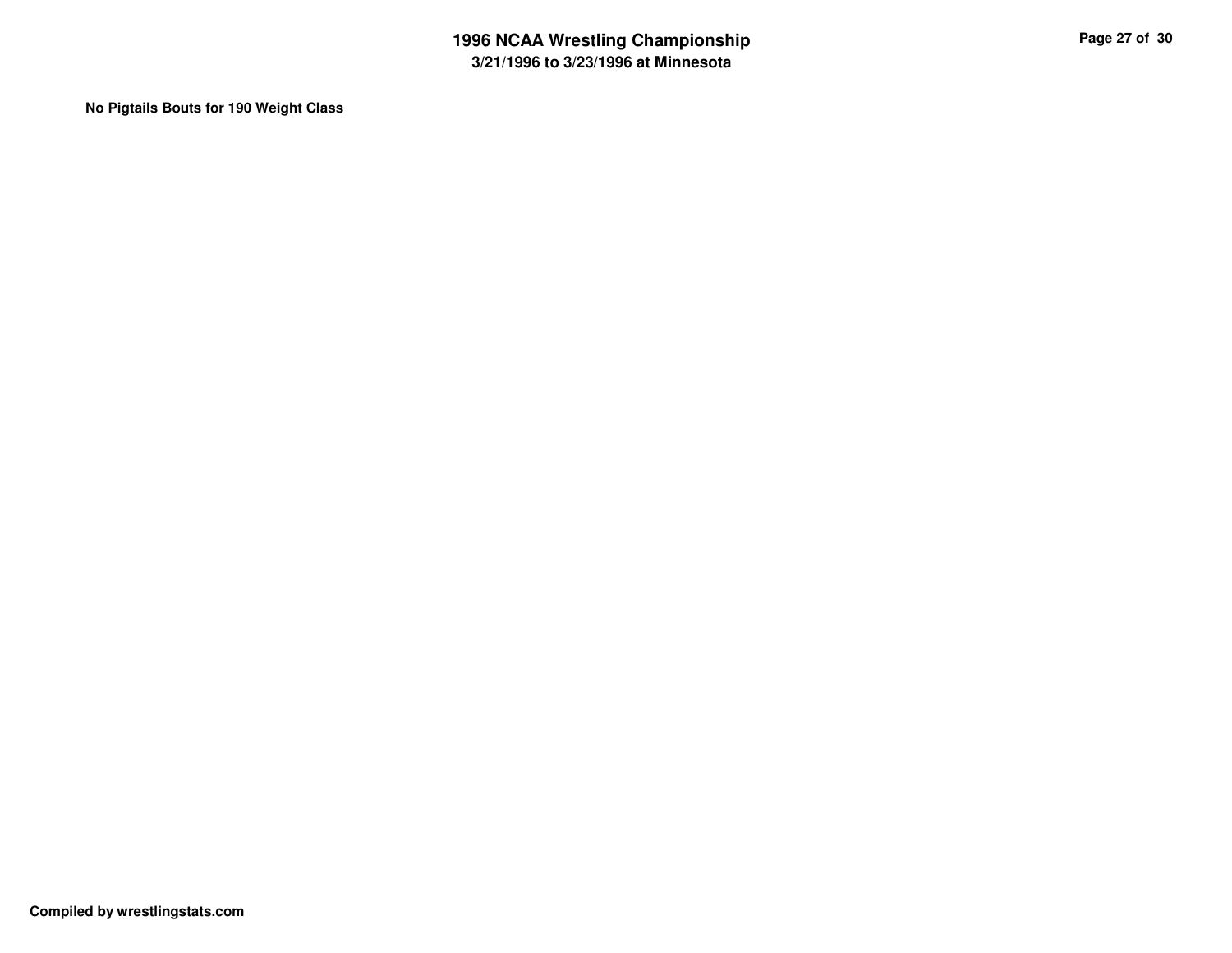| Tolly Thompson Fall 1:22<br>Stephen Terebieniec, Kent State<br>Tolly Thompson 13-3<br>275 Weight Class<br>John Degl, Iowa<br>John Degl 12-5<br>Marland Houston, Morgan State<br>Tolly Thompson DFT 0:11<br>Airron Richardson, Michigan [8]<br>Airron Richardson 2-1<br>Ben Lee, Oklahoma State<br>Pat Wiltanger 4-2<br>Pat Wiltanger, Pittsburgh [9]<br>Pat Wiltanger 5-3<br>Darin Priesendorf, Fresno State<br>Justin Harty 6-5<br>Nick Hall, Old Dominion [4]<br>Nick Hall 9-1<br>Jamie Huntington, Drexel<br>Nick Hall 10-2<br>Rich Polkinghorn, Oregon<br>Trey Swan 4-3<br>Trey Swan, Oklahoma<br>Justin Harty 2-0<br>Nick Nutter, Ohio State [12]<br>Nick Nutter 2-1<br>Shawn Stipich, Boise State<br>Justin Harty 7-6 TB<br>Justin Harty, North Carolina [5]<br>Justin Harty Fall 1:48<br>Joey Allen, Pennsylvania<br>Jeff Walter 3-2<br>Joe Eaton, Lock Haven<br>Joe Eaton 11-4<br>Bill Tassogloy, Rider<br>Billy Pierce 14-4<br>Billy Pierce, Minnesota [2]<br>Billy Pierce 13-2<br>Zach Feldman, Virginia<br>Billy Pierce 6-3<br>Seth Brady, Illinois [7]<br>Seth Brady 11-4<br>Jeremy Karle, Marquette<br>Seth Brady 3-2<br>Stephen Neal, Cal State-Bakersfield [10]<br>Stephen Neal 5-2<br>Burt Beamer, Northern Iowa<br>Jeff Walter 3-1<br>Pat Schuster, Edinboro<br>Leslie Apedoe 10-5<br>Leslie Apedoe, Virginia Military<br>Tony Vaughn 9-3<br>Tony Vaughn, Purdue [3]<br>Tony Vaughn 10-1<br>Darren Jarina, Clarion<br>Jeff Walter 2-1 TB<br>Jeff Walter, Wisconsin [6]<br>Jeff Walter 5-2<br>Monty Cheff, Cornell<br>Jeff Walter 3-0<br>Bye | Tolly Thompson, Nebraska [1] |             |  |  |
|--------------------------------------------------------------------------------------------------------------------------------------------------------------------------------------------------------------------------------------------------------------------------------------------------------------------------------------------------------------------------------------------------------------------------------------------------------------------------------------------------------------------------------------------------------------------------------------------------------------------------------------------------------------------------------------------------------------------------------------------------------------------------------------------------------------------------------------------------------------------------------------------------------------------------------------------------------------------------------------------------------------------------------------------------------------------------------------------------------------------------------------------------------------------------------------------------------------------------------------------------------------------------------------------------------------------------------------------------------------------------------------------------------------------------------------------------------------------------------------------------------------------------------------------------------------|------------------------------|-------------|--|--|
|                                                                                                                                                                                                                                                                                                                                                                                                                                                                                                                                                                                                                                                                                                                                                                                                                                                                                                                                                                                                                                                                                                                                                                                                                                                                                                                                                                                                                                                                                                                                                              |                              |             |  |  |
|                                                                                                                                                                                                                                                                                                                                                                                                                                                                                                                                                                                                                                                                                                                                                                                                                                                                                                                                                                                                                                                                                                                                                                                                                                                                                                                                                                                                                                                                                                                                                              |                              |             |  |  |
|                                                                                                                                                                                                                                                                                                                                                                                                                                                                                                                                                                                                                                                                                                                                                                                                                                                                                                                                                                                                                                                                                                                                                                                                                                                                                                                                                                                                                                                                                                                                                              |                              |             |  |  |
|                                                                                                                                                                                                                                                                                                                                                                                                                                                                                                                                                                                                                                                                                                                                                                                                                                                                                                                                                                                                                                                                                                                                                                                                                                                                                                                                                                                                                                                                                                                                                              |                              |             |  |  |
|                                                                                                                                                                                                                                                                                                                                                                                                                                                                                                                                                                                                                                                                                                                                                                                                                                                                                                                                                                                                                                                                                                                                                                                                                                                                                                                                                                                                                                                                                                                                                              |                              |             |  |  |
|                                                                                                                                                                                                                                                                                                                                                                                                                                                                                                                                                                                                                                                                                                                                                                                                                                                                                                                                                                                                                                                                                                                                                                                                                                                                                                                                                                                                                                                                                                                                                              |                              |             |  |  |
|                                                                                                                                                                                                                                                                                                                                                                                                                                                                                                                                                                                                                                                                                                                                                                                                                                                                                                                                                                                                                                                                                                                                                                                                                                                                                                                                                                                                                                                                                                                                                              |                              |             |  |  |
|                                                                                                                                                                                                                                                                                                                                                                                                                                                                                                                                                                                                                                                                                                                                                                                                                                                                                                                                                                                                                                                                                                                                                                                                                                                                                                                                                                                                                                                                                                                                                              |                              |             |  |  |
|                                                                                                                                                                                                                                                                                                                                                                                                                                                                                                                                                                                                                                                                                                                                                                                                                                                                                                                                                                                                                                                                                                                                                                                                                                                                                                                                                                                                                                                                                                                                                              |                              |             |  |  |
|                                                                                                                                                                                                                                                                                                                                                                                                                                                                                                                                                                                                                                                                                                                                                                                                                                                                                                                                                                                                                                                                                                                                                                                                                                                                                                                                                                                                                                                                                                                                                              |                              |             |  |  |
|                                                                                                                                                                                                                                                                                                                                                                                                                                                                                                                                                                                                                                                                                                                                                                                                                                                                                                                                                                                                                                                                                                                                                                                                                                                                                                                                                                                                                                                                                                                                                              |                              |             |  |  |
|                                                                                                                                                                                                                                                                                                                                                                                                                                                                                                                                                                                                                                                                                                                                                                                                                                                                                                                                                                                                                                                                                                                                                                                                                                                                                                                                                                                                                                                                                                                                                              |                              |             |  |  |
|                                                                                                                                                                                                                                                                                                                                                                                                                                                                                                                                                                                                                                                                                                                                                                                                                                                                                                                                                                                                                                                                                                                                                                                                                                                                                                                                                                                                                                                                                                                                                              |                              |             |  |  |
|                                                                                                                                                                                                                                                                                                                                                                                                                                                                                                                                                                                                                                                                                                                                                                                                                                                                                                                                                                                                                                                                                                                                                                                                                                                                                                                                                                                                                                                                                                                                                              |                              |             |  |  |
|                                                                                                                                                                                                                                                                                                                                                                                                                                                                                                                                                                                                                                                                                                                                                                                                                                                                                                                                                                                                                                                                                                                                                                                                                                                                                                                                                                                                                                                                                                                                                              |                              |             |  |  |
|                                                                                                                                                                                                                                                                                                                                                                                                                                                                                                                                                                                                                                                                                                                                                                                                                                                                                                                                                                                                                                                                                                                                                                                                                                                                                                                                                                                                                                                                                                                                                              |                              |             |  |  |
|                                                                                                                                                                                                                                                                                                                                                                                                                                                                                                                                                                                                                                                                                                                                                                                                                                                                                                                                                                                                                                                                                                                                                                                                                                                                                                                                                                                                                                                                                                                                                              |                              |             |  |  |
|                                                                                                                                                                                                                                                                                                                                                                                                                                                                                                                                                                                                                                                                                                                                                                                                                                                                                                                                                                                                                                                                                                                                                                                                                                                                                                                                                                                                                                                                                                                                                              |                              |             |  |  |
|                                                                                                                                                                                                                                                                                                                                                                                                                                                                                                                                                                                                                                                                                                                                                                                                                                                                                                                                                                                                                                                                                                                                                                                                                                                                                                                                                                                                                                                                                                                                                              |                              |             |  |  |
|                                                                                                                                                                                                                                                                                                                                                                                                                                                                                                                                                                                                                                                                                                                                                                                                                                                                                                                                                                                                                                                                                                                                                                                                                                                                                                                                                                                                                                                                                                                                                              |                              |             |  |  |
|                                                                                                                                                                                                                                                                                                                                                                                                                                                                                                                                                                                                                                                                                                                                                                                                                                                                                                                                                                                                                                                                                                                                                                                                                                                                                                                                                                                                                                                                                                                                                              |                              |             |  |  |
|                                                                                                                                                                                                                                                                                                                                                                                                                                                                                                                                                                                                                                                                                                                                                                                                                                                                                                                                                                                                                                                                                                                                                                                                                                                                                                                                                                                                                                                                                                                                                              |                              |             |  |  |
|                                                                                                                                                                                                                                                                                                                                                                                                                                                                                                                                                                                                                                                                                                                                                                                                                                                                                                                                                                                                                                                                                                                                                                                                                                                                                                                                                                                                                                                                                                                                                              |                              |             |  |  |
|                                                                                                                                                                                                                                                                                                                                                                                                                                                                                                                                                                                                                                                                                                                                                                                                                                                                                                                                                                                                                                                                                                                                                                                                                                                                                                                                                                                                                                                                                                                                                              |                              |             |  |  |
|                                                                                                                                                                                                                                                                                                                                                                                                                                                                                                                                                                                                                                                                                                                                                                                                                                                                                                                                                                                                                                                                                                                                                                                                                                                                                                                                                                                                                                                                                                                                                              |                              |             |  |  |
|                                                                                                                                                                                                                                                                                                                                                                                                                                                                                                                                                                                                                                                                                                                                                                                                                                                                                                                                                                                                                                                                                                                                                                                                                                                                                                                                                                                                                                                                                                                                                              |                              |             |  |  |
|                                                                                                                                                                                                                                                                                                                                                                                                                                                                                                                                                                                                                                                                                                                                                                                                                                                                                                                                                                                                                                                                                                                                                                                                                                                                                                                                                                                                                                                                                                                                                              |                              |             |  |  |
|                                                                                                                                                                                                                                                                                                                                                                                                                                                                                                                                                                                                                                                                                                                                                                                                                                                                                                                                                                                                                                                                                                                                                                                                                                                                                                                                                                                                                                                                                                                                                              |                              |             |  |  |
|                                                                                                                                                                                                                                                                                                                                                                                                                                                                                                                                                                                                                                                                                                                                                                                                                                                                                                                                                                                                                                                                                                                                                                                                                                                                                                                                                                                                                                                                                                                                                              |                              |             |  |  |
|                                                                                                                                                                                                                                                                                                                                                                                                                                                                                                                                                                                                                                                                                                                                                                                                                                                                                                                                                                                                                                                                                                                                                                                                                                                                                                                                                                                                                                                                                                                                                              |                              |             |  |  |
| Jerry McCoy, Millersville [11]                                                                                                                                                                                                                                                                                                                                                                                                                                                                                                                                                                                                                                                                                                                                                                                                                                                                                                                                                                                                                                                                                                                                                                                                                                                                                                                                                                                                                                                                                                                               |                              | Jerry McCoy |  |  |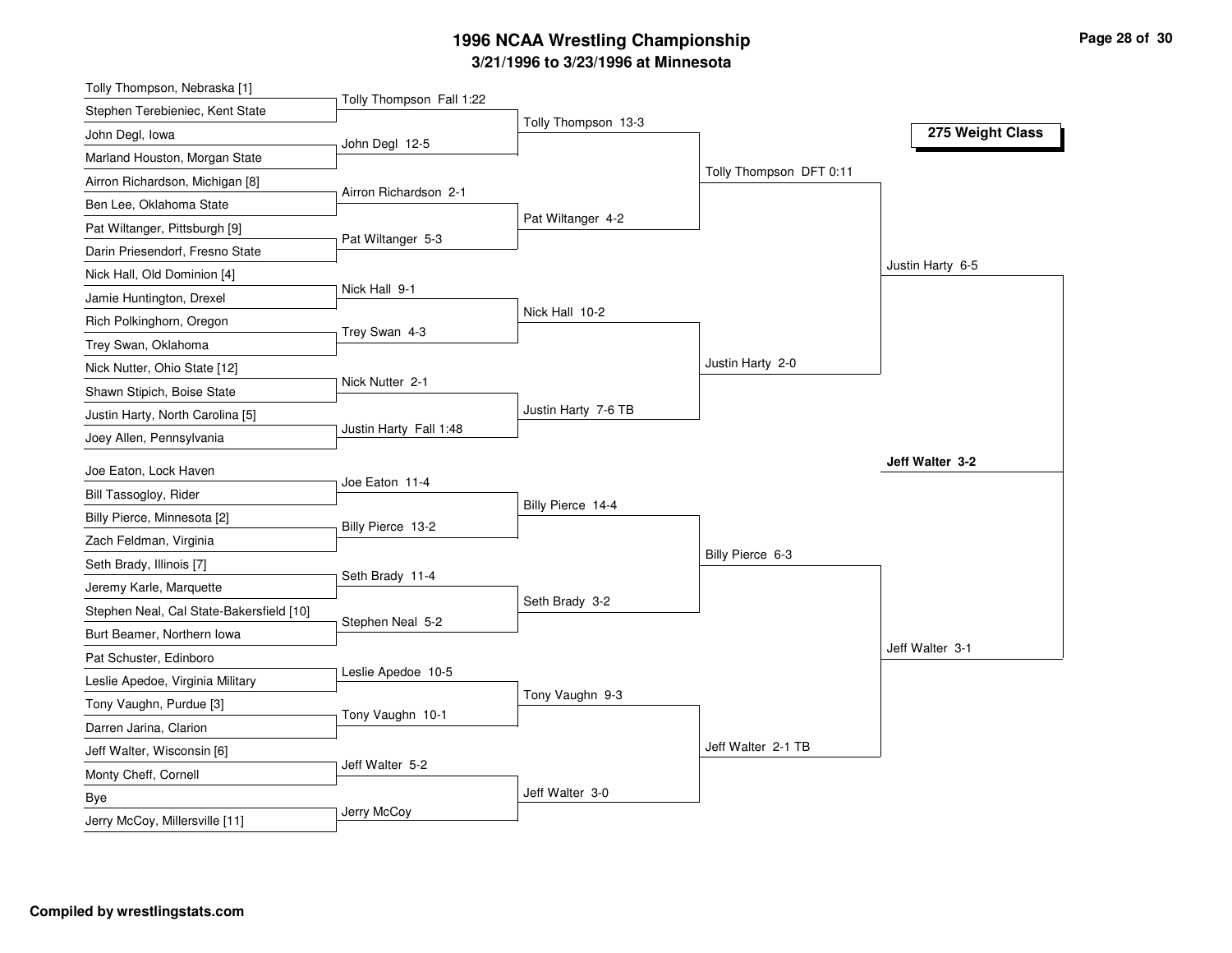| Bye                       |                             |                |                       |                  |                                            |                                |                                     |
|---------------------------|-----------------------------|----------------|-----------------------|------------------|--------------------------------------------|--------------------------------|-------------------------------------|
| Cheff, Cornell            | Cheff                       |                |                       |                  |                                            |                                |                                     |
|                           |                             | Cheff 6-4 OT   |                       |                  |                                            | 275 Consolation Bracket        |                                     |
|                           | Swan, Oklahoma              |                |                       |                  |                                            |                                |                                     |
| Jarina, Clarion           |                             |                | Nutter 8-4            |                  |                                            |                                |                                     |
| Schuster, Edinboro        | Schuster 2-1                |                |                       | Nutter Fall 1:36 |                                            |                                |                                     |
|                           |                             | Nutter 13-5    |                       |                  |                                            |                                |                                     |
|                           | Nutter, Ohio State          |                | Brady, Illinois       |                  |                                            |                                |                                     |
| Beamer, Northern Iowa     |                             |                |                       |                  | Richardson 7-2                             |                                |                                     |
| Karle, Marquette          | Beamer Fall 3:29            |                |                       |                  |                                            |                                |                                     |
|                           |                             | Degl 3-2       |                       |                  |                                            |                                | Thompson 5-3                        |
|                           | Degl, Iowa                  |                |                       |                  | Thompson, Nebraska                         |                                |                                     |
| Feldman, Virginia         |                             |                | Richardson 16-4       |                  |                                            |                                |                                     |
| Tassogloy, Rider          | Feldman 4-0                 |                |                       | Richardson 6-4   |                                            |                                |                                     |
|                           |                             | Richardson 8-2 |                       |                  | <b>Third Place:</b>                        | Tolly Thompson, Nebraska 4-1   |                                     |
|                           | Richardson, Michigan        |                | Vaughn, Purdue        |                  |                                            |                                |                                     |
| Allen, Pennsylvania       |                             |                |                       |                  | <b>Fourth Place:</b>                       |                                | Stephen Neal, Cal State-Bakersfield |
| Stipich, Boise State      | Stipich 7-3                 |                |                       |                  | <b>Fifth Place:</b>                        |                                | Airron Richardson, Michigan Med FFT |
|                           |                             | Stipich 7-5    |                       |                  | <b>Sixth Place:</b>                        | <b>Billy Pierce, Minnesota</b> |                                     |
|                           | Apedoe, Virginia Military   |                |                       |                  | Seventh Place: Nick Nutter, Ohio State 2-0 |                                |                                     |
| Polkinghorn, Oregon       |                             |                | McCoy 2-1 TB          |                  | Eighth Place: Pat Wiltanger, Pittsburgh    |                                |                                     |
| Huntington, Drexel        | Polkinghorn 5-2             |                |                       | Wiltanger 4-3    |                                            |                                |                                     |
|                           |                             | McCoy 9-3      |                       |                  |                                            |                                |                                     |
|                           | McCoy, Millersville         |                | Wiltanger, Pittsburgh |                  |                                            |                                |                                     |
| Priesendorf, Fresno State |                             |                |                       |                  |                                            |                                |                                     |
| Lee, Oklahoma State       | Lee 5-3 OT                  |                |                       |                  | <b>Neal 10-4</b>                           |                                |                                     |
|                           |                             | Lee 3-2        |                       |                  |                                            |                                | Neal Med FFT                        |
|                           | Eaton, Lock Haven           |                |                       |                  | Pierce, Minnesota                          |                                |                                     |
| Houston, Morgan State     |                             |                | Neal 3-1              |                  |                                            |                                |                                     |
|                           | Terebieniec 3-0             |                |                       |                  |                                            |                                |                                     |
| Terebieniec, Kent State   |                             | Neal 9-4       |                       | Neal Med FFT     |                                            |                                |                                     |
|                           | Neal, Cal State-Bakersfield |                | Hall, Old Dominion    |                  |                                            |                                |                                     |